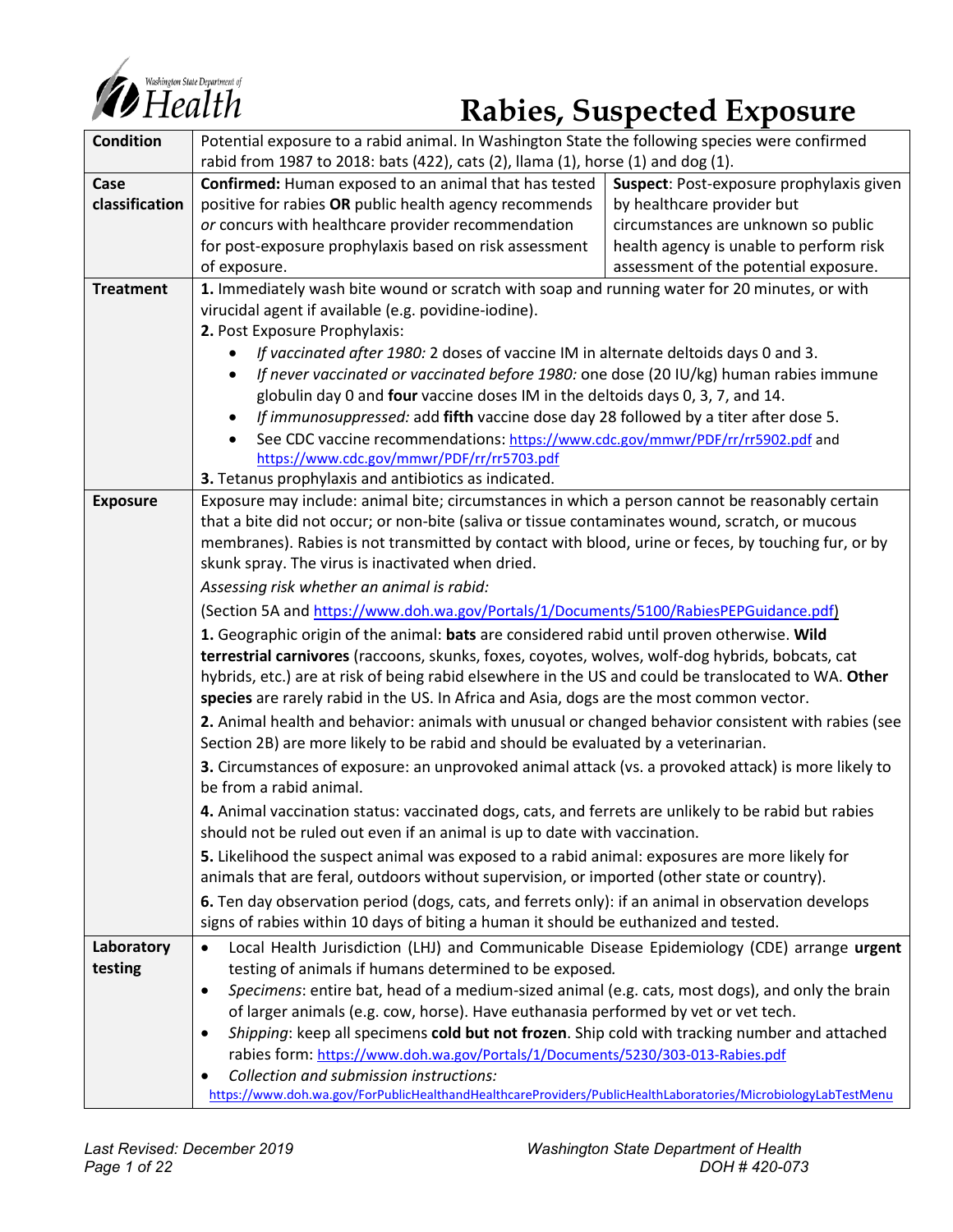# **Rabies, Suspected Exposure**

# **1. DISEASE REPORTING**

#### **A. Purpose of Reporting and Surveillance**

- 1. To assist in the prevention of human cases of rabies.
- 2. To facilitate rabies post-exposure prophylaxis (PEP) and counseling to those exposed to a rabid, or potentially rabid, animal or human.
- 3. To ensure capture and confinement of potentially rabid animals involved in human exposure that have a defined observation period (including dogs, cats, and ferrets), or facilitate histological examination of the brain of potentially rabid animals involved in human exposure for animals that cannot be observed.

#### **B. Legal Reporting Requirements**

Under the 2011 notifiable conditions rule revisions, the Washington Administrative Code (WAC) was modified such that reporting of all animal bites is no longer required; instead, only those situations in which human exposure to rabies is suspected are reportable to the local health jurisdiction (LHJ). For the purposes of reporting, "Rabies, Suspected Exposure" includes two conditions listed in the 2011 rule revisions:

- Rabies, suspected human exposure (due to a bite from or other exposure to an animal suspected of being infected with rabies); and
- Animal bites (only when human exposure to rabies is suspected).
- 1. Health care providers: **immediately notifiable to local health jurisdiction**.
- 2. Health care facilities: **immediately notifiable to local health jurisdiction.**
- 3. Laboratories: Rabies virus (human or animal specimen) **immediately notifiable to local health jurisdiction**; specimen submission required for any clinical specimen associated with positive result (2 business days).
- 4. Veterinarians: animal case and suspected human case or exposure **immediately notifiable to local health jurisdiction**; animal cases (excluding bats) also notifiable to Washington State Department of Agriculture [\(https://app.leg.wa.gov/WAC/default.aspx?cite=16-70\)](https://app.leg.wa.gov/WAC/default.aspx?cite=16-70).
- 5. Local health jurisdictions: notifiable to the Washington State Department of Health (DOH) Office of Communicable Disease Epidemiology (CDE) within 7 days of case investigation completion or summary information required within 21 days.

#### **C. Local Health Jurisdiction Investigation Responsibilities**

- 1. Begin investigation when suspected human exposure to rabies is reported.
- 2. Counsel patient and/or health care provider regarding the risk of rabies exposure and need for rabies PEP.
- 3. As appropriate, facilitate capture and 10-day confinement of dogs, cats, and ferrets involved in a human exposure (see Section 5).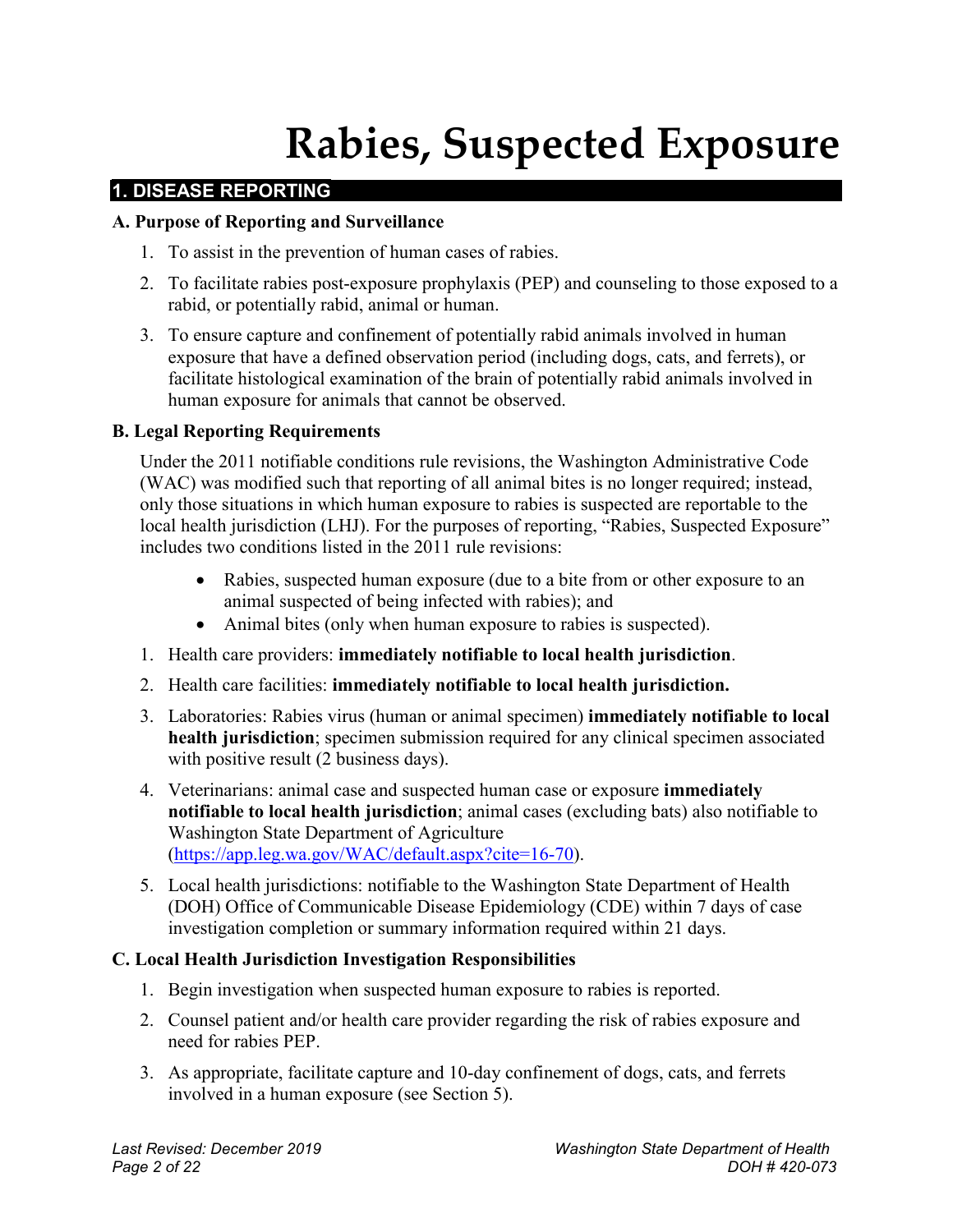- 4. Facilitate animal euthanasia and transport of animal heads for rabies testing to the Washington State Public Health Laboratories (PHL). Call CDE at 206-418-5500 prior to submitting specimens to get a tracking number.
- 5. Report all *confirmed* and *suspect* cases to CDE (see definitions below) by completing the "Rabies, suspected exposure" case report form [\(https://www.doh.wa.gov/Portals/1/Documents/5100/210-044-ReportForm-](https://www.doh.wa.gov/Portals/1/Documents/5100/210-044-ReportForm-RabiesSuspectedExp.pdf)[RabiesSuspectedExp.pdf\)](https://www.doh.wa.gov/Portals/1/Documents/5100/210-044-ReportForm-RabiesSuspectedExp.pdf) in the Washington Disease Reporting System (WDRS).

Note: Animal bites for which rabies exposure has either been ruled out (i.e., testing or observation) or is not suspected are not reportable to either the local health jurisdiction (LHJ) or CDE. If the LHJ receives such reports and chooses to track these in WDRS, the same form can be used but these cases should be classified as "Not reportable."

# **2. THE DISEASE AND ITS EPIDEMIOLOGY**

#### **Background**

Rabies virus causes acute encephalomyelitis in mammals and the outcome is virtually always fatal. In the United States, 2-3 rabies deaths are reported per year. Only 2 human cases have been diagnosed in Washington in the last 25 years. For more information on human rabies, see the Rabies *Surveillance and Reporting Guidelines* at: [https://www.doh.wa.gov/Portals/1/Documents/5100/420-072-Guideline-](https://www.doh.wa.gov/Portals/1/Documents/5100/420-072-Guideline-RabiesHuman.pdf)[RabiesHuman.pdf.](https://www.doh.wa.gov/Portals/1/Documents/5100/420-072-Guideline-RabiesHuman.pdf)

#### **A. Etiologic Agent**

The rabies virus (Family *Rhabdoviridae,* genus *Lyssavirus*); several variants (strains)

# **B. Description of Illness in Animals**

Rabid animals can show a range of symptoms, often described as either "dumb" or "furious" rabies. An animal may progress from one state to the other. Dumb rabies is characterized by reclusive behavior, drooling, anorexia, a startled response to sudden noise or light exposure, and frequent licking and biting of the site of the bite due to irritation there. Furious rabies is marked by excitation and marked aggressiveness, notably biting of objects, animals, humans, or even self. Salivation can be profuse due to difficulty swallowing and there is often a change in vocalization (e.g., dog develops an unusual bark). Central nervous system signs of rabies may include paralysis, poor coordination, convulsions and coma. Wildlife may lose their fear of people; animals normally active only between sunset and sunrise may be seen during daylight hours. Infected bats may act strangely (e.g., crawling, hissing).

#### **C. Reservoirs**

In the U.S. Pacific Northwest, bats are the primary reservoir species. Other animals (notably potential bat predators such as foxes or cats) are infected only as rare "spillover" from rabid bat populations. Elsewhere in the country, skunks, raccoons and foxes are also reservoirs, see CDC map here:

[https://www.cdc.gov/rabies/exposure/animals/wildlife\\_reservoirs.html.](https://www.cdc.gov/rabies/exposure/animals/wildlife_reservoirs.html)

In some parts of the world, dogs and other carnivores are important reservoirs.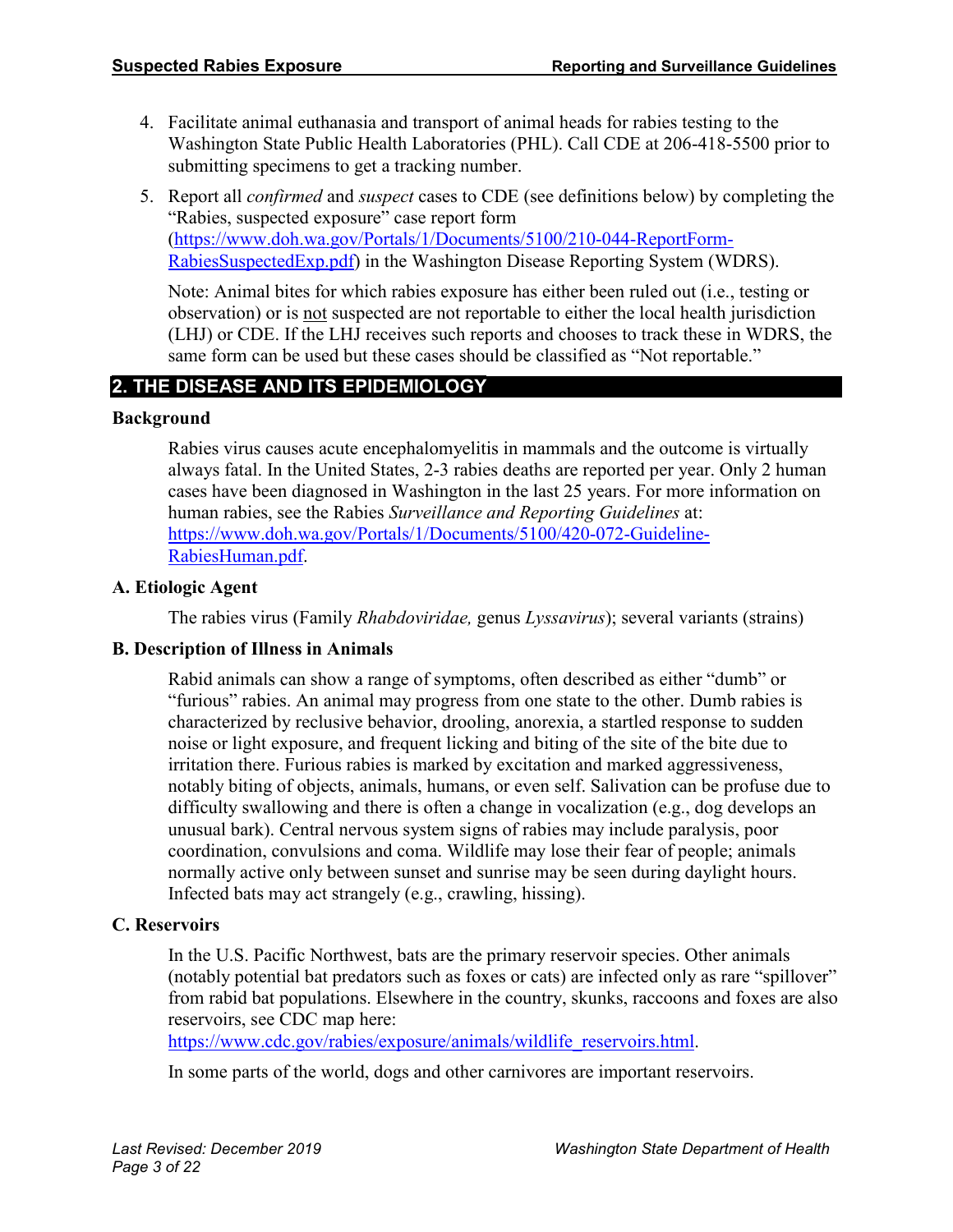#### **D. Animals Rabies in Washington State and the Pacific Northwest**

Bats are the only known reservoir for rabies in Washington State. Rabid bats are found throughout the state. The percentage of bats in the wild that are infected with rabies is very low (less than 1%), however 3–10% of the sick and injured bats submitted for testing in Washington are rabid (Table 1). During the past few decades, only a few animal rabies cases have occurred in animals other than bats (Table 2).

Bats are also the primary reservoir for rabies in Oregon, Idaho, and British Columbia; however, rabid non-bat animals have been occasionally detected in these places. Such instances where bat-variant rabies has been identified include: 20+ foxes, 3 coyotes, a skunk and two cats (Oregon, 2000–2017); 1 bobcat and 2 skunks (Idaho, 2001, 2004, and 2014 respectively); and 4 skunks and 1 cat (British Columbia, 2004 and 2007, respectively). This illustrates that rabies in bats spills over to other wild animals, as well as domestic animals.

**Table 1: Rabid Bats Detected in Washington, 2009–2018**

| Year | Rabid bats /Total bats submitted (%) |  |  |  |  |  |
|------|--------------------------------------|--|--|--|--|--|
| 2018 | 40/531 (8%)                          |  |  |  |  |  |
| 2017 | 22/376 (6%)                          |  |  |  |  |  |
| 2016 | 20/298 (7%)                          |  |  |  |  |  |
| 2015 | 9/305(3%)                            |  |  |  |  |  |
| 2014 | 15/276 (5%)                          |  |  |  |  |  |
| 2013 | 12/284(4%)                           |  |  |  |  |  |
| 2012 | 9/221(4%)                            |  |  |  |  |  |
| 2011 | 11/204(5%)                           |  |  |  |  |  |
| 2010 | 14/200 (7%)                          |  |  |  |  |  |
| 2009 | 14/311 (5%)                          |  |  |  |  |  |

**Table 2: Rabid Non-Bat Animals and Rabies Strain Type in Washington, 1986–2018**

| Year | <b>Animal type (County)</b> | <b>Rabies Strain</b>               |
|------|-----------------------------|------------------------------------|
| 2015 | Cat (Jefferson)             | Bat-variant                        |
| 2002 | Cat (Walla Walla)           | Bat-variant                        |
| 1994 | Llama (King)                | Bat-variant                        |
| 1992 | Horse (Franklin)            | Unknown                            |
| 1987 | $Dog (Picrce)*$             | Unknown history<br>of bat exposure |

\* infection was not confirmed at CDC

# **E. Modes of Transmission**

Rabies can be spread when infected saliva or central nervous system tissue inoculates broken skin or contaminates mucosa. Most often this occurs via a bite from an animal. All mammals are susceptible to rabies. Person-to-person transmission has never been confirmed via a bite, but has occurred via corneal and organ transplants. Limited evidence suggests rabies might be transmitted by exposure to very large amounts of aerosolized rabies virus (e.g., exposure to millions of bats in a cave or to a laboratory culture). It is not transmitted by contact with blood, urine or feces, or by touching fur. Drying inactivates the virus.

# **F. Incubation Period of Rabies in Animals**

Dogs, cats, and ferrets have an incubation period 6 months or less based on observational studies (averages: dogs, 3-8 weeks; cats, 4-6 weeks). There are few data about incubation periods in other mammals. Variation in incubation period is due to species exposed, size of viral inoculum, proximity of the bite to the nervous system, and virus variant.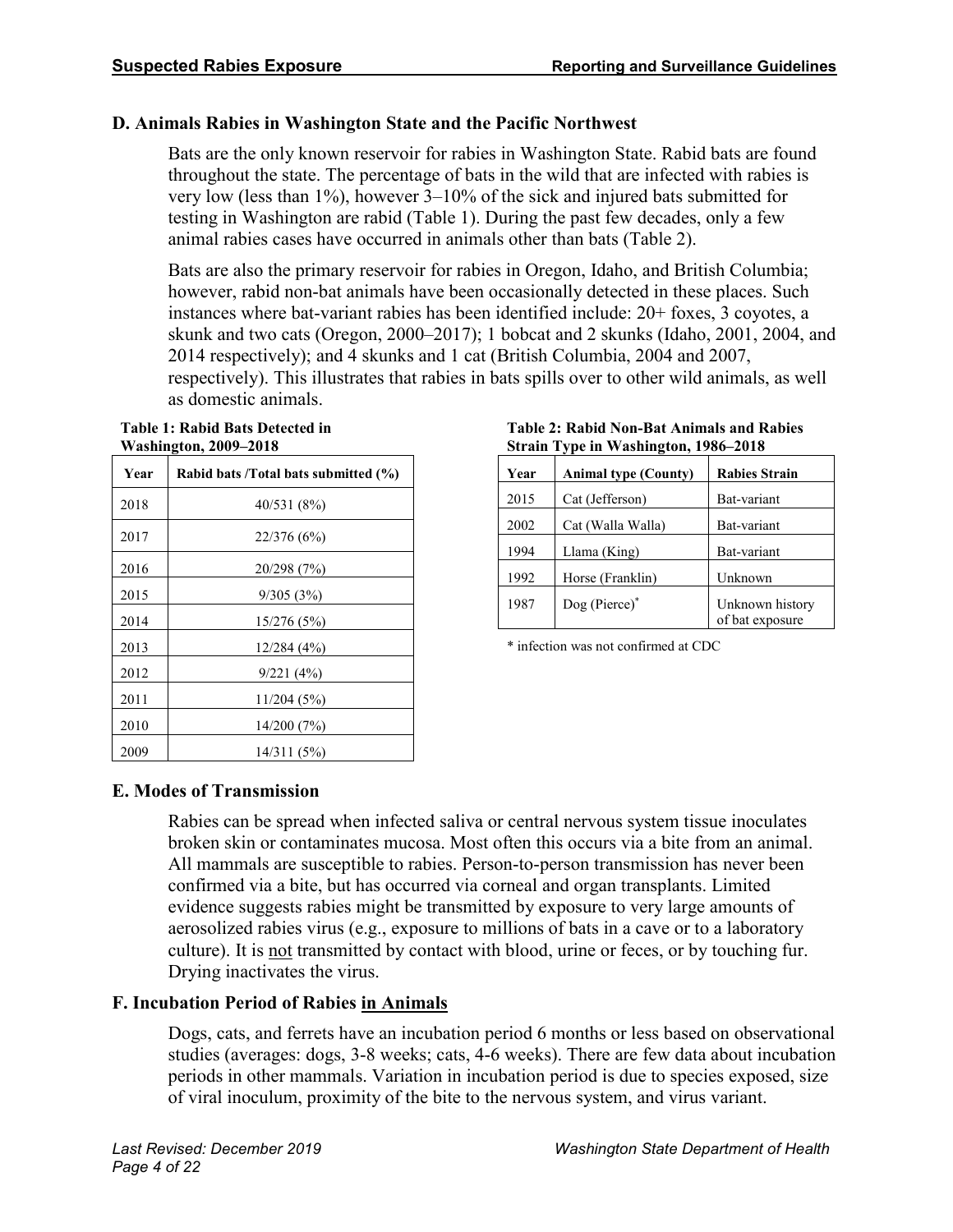#### **G. Period of Communicability**

Infected animals can transmit rabies when the infection has spread to the salivary glands, which typically occurs around or after the time that central nervous system (CNS) signs develop. **The rationale for a 10-day confinement period for dogs, cats, and ferrets rests on this observed interval between viral shedding and onset** (based on experimental data). If communicable at the time of biting, these species should develop CNS symptoms within 10 days. Confinement for other animal species is not appropriate due to lack of information about their communicability period relative to symptom onset.

# **3. CASE DEFINITIONS**

#### **A. Classification of "Rabies, Suspected Exposure" in WDRS**

*Confirmed:*

- Human exposed\* to an animal that tests positive for rabies
- Public health agency recommends, <u>*or*</u> concurs with healthcare provider's (HCP) recommendation, for post-exposure prophylaxis (PEP) administration based on risk assessment of exposure\*§

#### *Suspect:*

• PEP given by HCP but circumstances are unknown to public health agency so public health is unable to perform risk assessment of the potential exposure\*

*Not reportable* (animal bites **without** suspected rabies exposure):

- Animal tests negative for rabies (regardless of whether PEP was started)
- Dog, cat, or ferret remains healthy after 10-day observation
- Public health agency assesses risk, concludes no exposure, and thus does not recommend PEP but person insists on receiving PEP
- HCP administers PEP but public health risk assessment concludes no exposure

Note: Animal bites for which rabies exposure is not suspected are not reportable to either the local health jurisdiction (LHJ) or to DOH Office of Communicable Disease Epidemiology, thus do not need to be recorded in WDRS. However, if the LHJ receives such reports and desires to track these in WDRS, these should be classified as "Not reportable."

\* Exposures may include bites, circumstances in which bites could not be ruled out (e.g., bat found in a room with a baby or a deeply sleeping person who cannot be reasonably certain that a bite, scratch, or mucous membrane exposure did not occur), or non-bites (contamination of wounds, scratches, or mucous membranes with saliva or neural tissue). See section 5A.

§ For risk assessments, assume all bats that cannot be tested are rabid. See section 5A.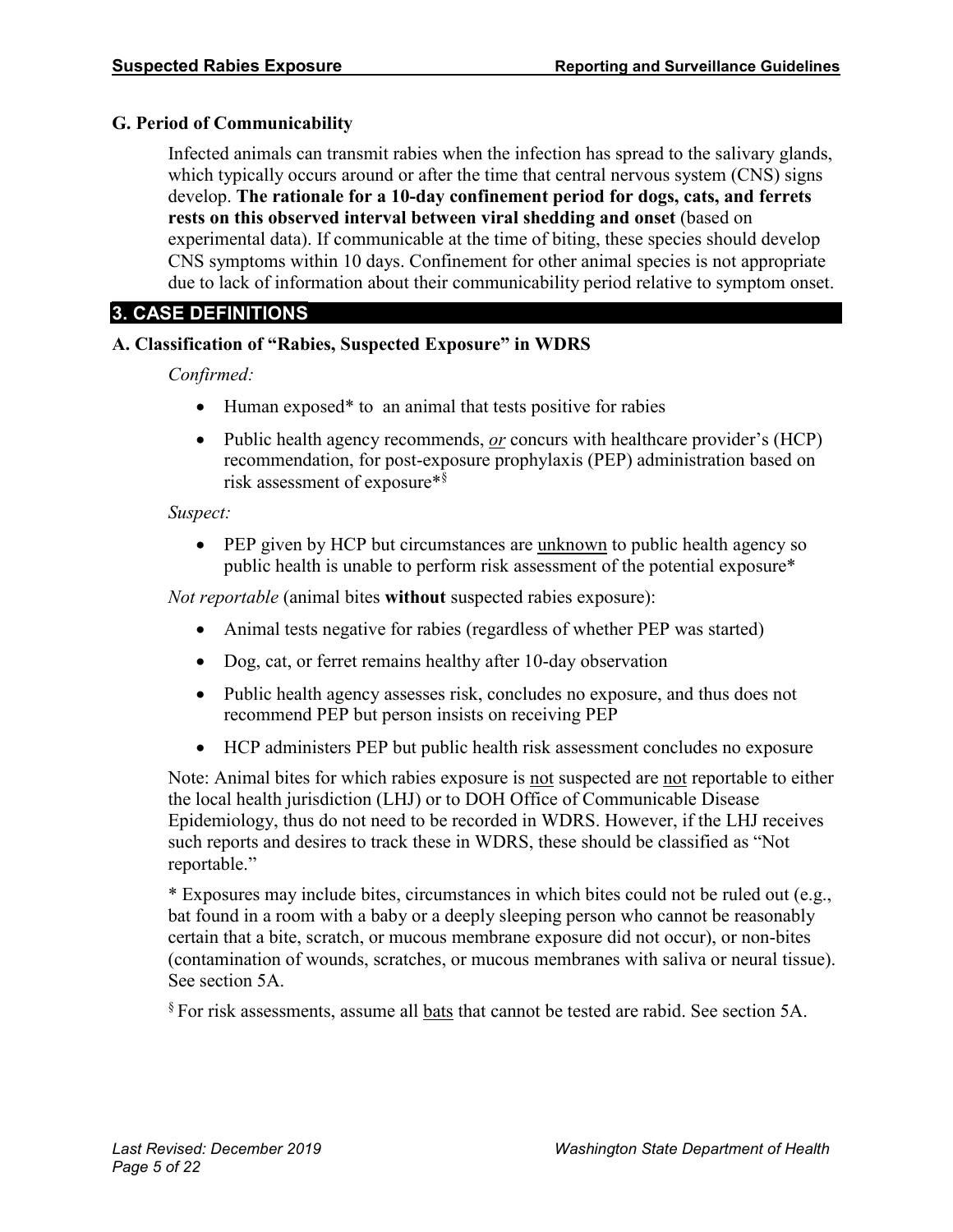# **4. DIAGNOSIS AND LABORATORY SERVICES**

*Note: For diagnosis of human rabies (i.e., a person with symptoms consistent with rabies), please see the Rabies Surveillance and Reporting Guidelines [\(https://www.doh.wa.gov/Portals/1/Documents/5100/420-072-Guideline-](https://www.doh.wa.gov/Portals/1/Documents/5100/420-072-Guideline-RabiesHuman.pdf)[RabiesHuman.pdf\)](https://www.doh.wa.gov/Portals/1/Documents/5100/420-072-Guideline-RabiesHuman.pdf).*

#### **A. Diagnosis**

Rabies testing in animals is done using a direct fluorescent antibody (DFA) test. There are no reliable, standardized ante-mortem (live animal) tests that can be used to confirm whether an animal is infected with rabies. Fresh brain tissue (brainstem, cerebellum, and hippocampus) is required for this test, so the animal must be euthanized. The whole bat, the head of a medium-sized animal (e.g., most dogs and cats), and only the brain of larger animals (e.g., cow or horse) should be refrigerated and shipped with regular cold packs as soon as possible after death. The bat or the head may be frozen as a last resort if shipment of the specimen must be delayed. Avoid freeze-thaw cycles; if the animal is already frozen, keep it frozen until and during shipping. Tissues fixed in formalin can only be tested by PCR at CDC.

#### **B. Tests Available at the Washington State Public Health Laboratories (PHL)**

PHL will perform DFA testing on animals that have potentially exposed a human to rabies. Brain tissue from non-bat animals with evidence of rabies by DFA will be forwarded to CDC for testing with monoclonal antibodies to determine the variant of the rabies virus. Prior approval for all submissions must be obtained from DOH Office of Communicable Disease Epidemiology (CDE); please call 206-418-5500 to arrange.

In animal-only exposure situations (i.e., cat caught a bat; no humans exposed), the biting animal can be tested for a fee (\$99 as of December 2019) at Oregon State University Veterinary Diagnostic Laboratory (541-737-3261; [https://vetmed.oregonstate.edu/diagnostic/rabies-submissions\)](https://vetmed.oregonstate.edu/diagnostic/rabies-submissions).

#### **C. Specimen Collection: How can an animal be humanely euthanized?**

Methods for humane euthanasia should be employed while avoiding damage to the head. Ideally, the animal would be euthanized by a currently vaccinated licensed veterinarian or veterinary technician. Local health jurisdictions should contact veterinarians in their jurisdiction to solicit assistance with animal euthanasia.

The [Michigan Rabies Working Group](https://www.michigan.gov/documents/emergingdiseases/Humane_Euthanasia_of_Bats-Final_244979_7.pdf) and the [Bat World Sanctuary](https://batworld.org/wp-content/uploads/2011/02/BWSposition_statement-euthanasia.pdf) maintain lists of acceptable means of bat euthanasia, to be performed by vaccinated personnel with appropriate personal protective equipment, including: inhalant anesthetics and injectable anesthetics. Physical methods of euthanasia such as cervical dislocation or decapitation are not acceptable for the euthanasia of bats due to concern for rabies exposure. Freezing is never an acceptable means of attempting euthanasia.

#### **D. Specimen Submission**

Guidelines for submitting specimens to the PHL can be found at: [https://www.doh.wa.gov/Portals/1/Documents/5100/rabiesspecimenguidelines.pdf.](https://www.doh.wa.gov/Portals/1/Documents/5100/rabiesspecimenguidelines.pdf) The PHL Virology Lab provides shipping containers, including large sizes.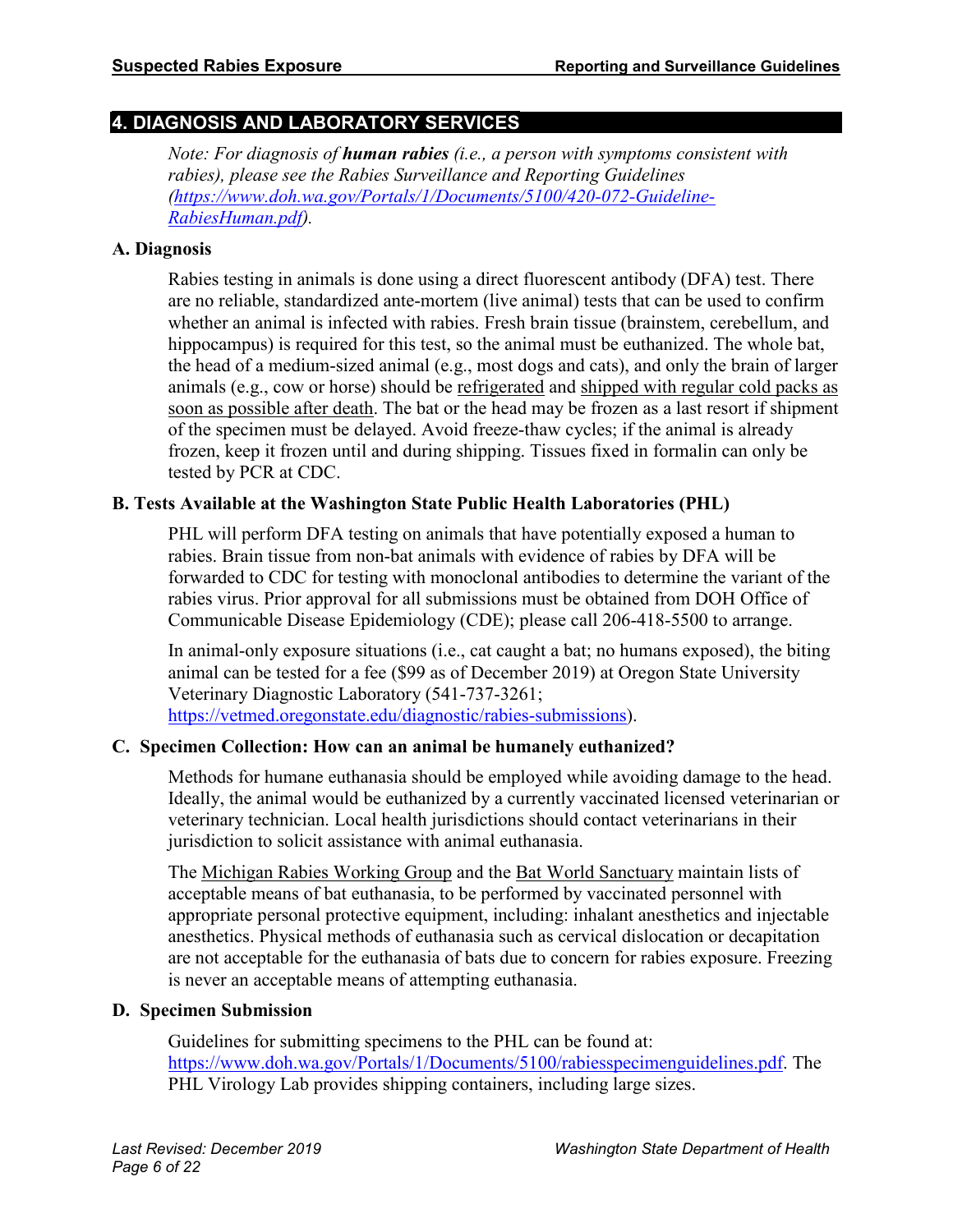Animal heads or whole bats must be shipped with a completed rabies specimen submission form: [\(https://www.doh.wa.gov/Portals/1/Documents/5230/303-013-](https://www.doh.wa.gov/Portals/1/Documents/5230/303-013-Rabies.pdf) [Rabies.pdf\)](https://www.doh.wa.gov/Portals/1/Documents/5230/303-013-Rabies.pdf).

Note that the PHL have a Microbiology Test Menu of Services, which includes detailed information about all tests performed at the PHL. See [https://www.doh.wa.gov/ForPublicHealthandHealthcareProviders/PublicHealthLaborator](https://www.doh.wa.gov/ForPublicHealthandHealthcareProviders/PublicHealthLaboratories/MicrobiologyLabTestMenu) [ies/MicrobiologyLabTestMenu.](https://www.doh.wa.gov/ForPublicHealthandHealthcareProviders/PublicHealthLaboratories/MicrobiologyLabTestMenu) To find the section on rabies testing, scroll down at the

link above, then click on "Rabies DFA."

# **5. ROUTINE CASE INVESTIGATION**

A detailed document on assessment of rabies exposures from animal contact and guidance on rabies post-exposure prophylaxis is available here: <https://www.doh.wa.gov/Portals/1/Documents/5100/RabiesPEPGuidance.pdf>

The decision to test an animal and/or recommend rabies post-exposure prophylaxis (PEP) hinges on whether an exposure to rabies is suspected to have occurred. The determination should be based upon the following questions:

- Was there a human exposure (possible bite, scratch, or mucous membrane contact)?
- What is the risk that the animal in question was shedding rabies virus in its saliva at the time of the exposure?

Under the 2011 notifiable conditions rule revisions, the Washington Administrative Code (WAC) was modified such that reporting of all animal bites is no longer required; instead, only those in which human exposure to rabies is suspected are reportable to the local health jurisdiction (LHJ). The determination of whether there was a rabies exposure may have already been made by the health care provider without the involvement of the LHJ, and not all of the following steps will be a part of every case investigation. Some providers may suspect that a rabies exposure did occur, but the LHJ may disagree after receiving the report and assessing the situation. If the LHJ concludes that a human exposure to rabies has *not* occurred, the event (animal bite, scratch, etc.) does not need to be reported to DOH (see case classifications above).

#### **A. Was there a human exposure?**

An exposure requires that saliva (or central nervous system tissue) of an animal is introduced into bite wounds, open cuts or abrasions in skin, mucous membranes (e.g., eyes, mouth or nose), or scratches. Transmission may occur following exposure to aerosolized rabies virus (e.g., exposure to millions of bats in a cave).

Rabies is not transmitted by contact with blood, urine or feces, by touching fur, or by being sprayed by a skunk. The virus is inactivated when dried. Rabies exposures can be ruled out in these situations.

#### **Special Considerations for Bats**

Bat mouths and teeth are very small, thus bat bites may cause only minor injury or may not leave any visible marks. In 1995, a human rabies case occurred in a Washington State child with a bat in the bedroom approximately 2.5 weeks prior to illness onset [\(https://www.cdc.gov/mmwr/preview/mmwrhtml/00038616.htm\)](https://www.cdc.gov/mmwr/preview/mmwrhtml/00038616.htm). Family members examined the child at the time the bat was found but did not see any evidence of a bite, so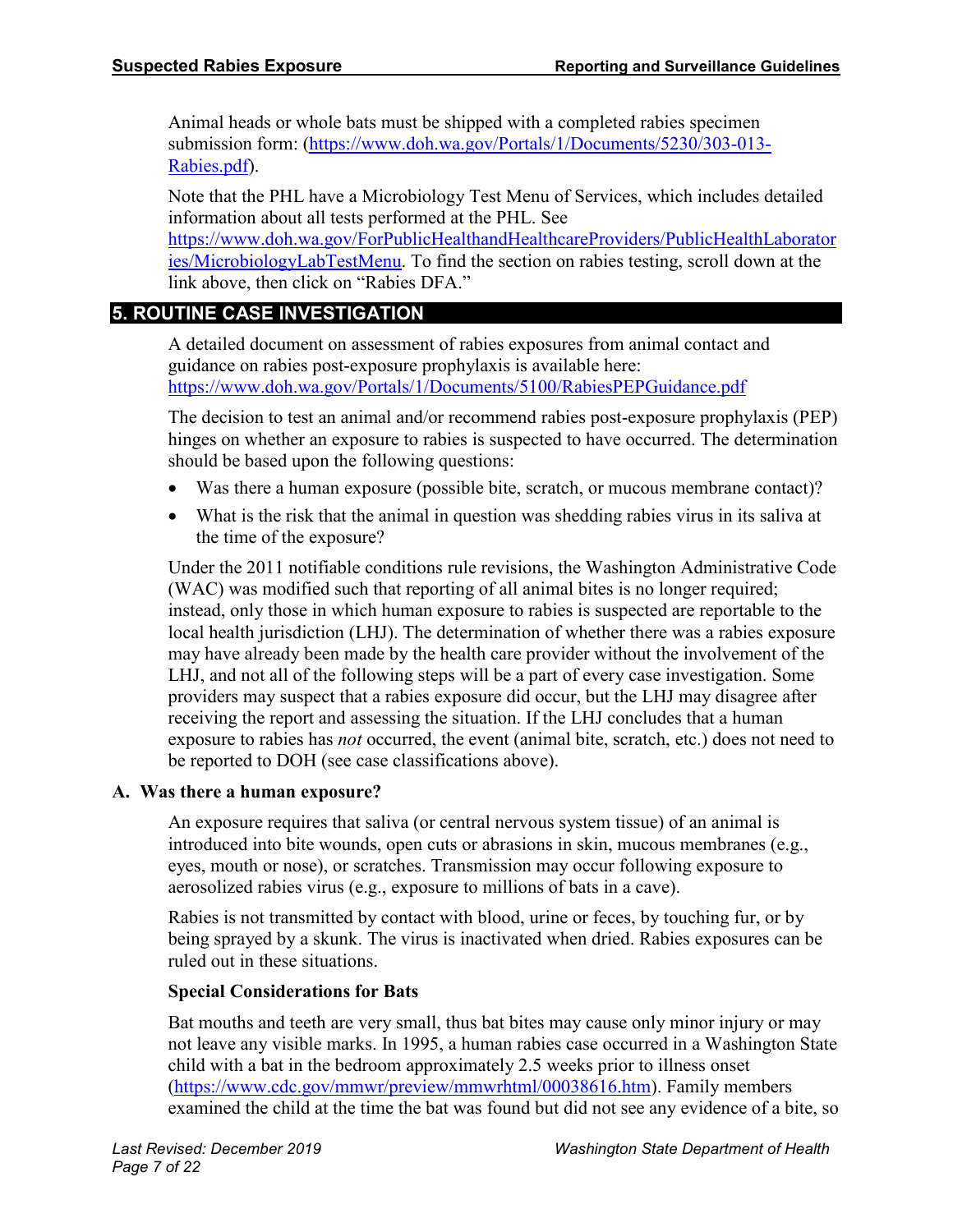this was discounted as an exposure. Such case examples emphasize the importance that all contact with a bat and any situation in which a bat found in a room or bedroom with a person should be evaluated carefully as discussed below.

"The risk for rabies resulting from an encounter with a bat might be difficult to determine because of the limited injury inflicted by a bat bite (compared with more obvious wounds caused by the bite of terrestrial carnivores), an inaccurate recall of a bat encounter that might have occurred several weeks or months earlier, and evidence that some bat-related rabies viruses might be more likely to result in infection after inoculation into superficial epidermal layers. For these reasons, any direct contact between a human and a bat should be evaluated for an exposure. If the person can be reasonably certain a bite, scratch, or mucous membrane exposure did not occur, or if the bat is available for testing and is negative for presence of rabies virus, post-exposure prophylaxis is not necessary. Other situations that might qualify as exposures include finding a bat in the same room as a person who might be unaware that a bite or direct contact had occurred (e.g., a deeply sleeping person awakens to find a bat in the room or an adult witnesses a bat in the room with a previously unattended child, mentally disabled person, or intoxicated person). These situations should not be considered exposures if rabies is ruled out by diagnostic testing of the bat, or circumstances suggest it is unlikely that an exposure took place." [\(https://www.cdc.gov/mmwr/PDF/rr/rr5703.pdf\)](https://www.cdc.gov/mmwr/PDF/rr/rr5703.pdf).

A risk assessment tool is available to assist with evaluation of possible exposure events, see Appendix A here:

[https://www.doh.wa.gov/Portals/1/Documents/5100/RabiesPEPGuidance.pdf.](https://www.doh.wa.gov/Portals/1/Documents/5100/RabiesPEPGuidance.pdf)

#### **B. What is the risk that the animal in question was shedding rabies virus in the saliva at the time of the exposure?**

The following factors should be assessed: (1) geographic location of exposure (more precisely origin of the animal); (2) animal health and behavior; (3) animal vaccination status; (4) circumstances of exposure; (5) likelihood the animal could have been exposed to a rabid animal; and (6) whether the animal can be observed (dogs, cats, and ferrets only) or tested to determine the whether it was rabid. These elements of a rabies risk assessment are discussed in detail below. An algorithm including these points is also available for use at:

[https://www.doh.wa.gov/Portals/1/Documents/5100/RabiesPEPGuidance.pdf.](https://www.doh.wa.gov/Portals/1/Documents/5100/RabiesPEPGuidance.pdf)

#### **1. Epidemiology of Animal Rabies in the Place Where the Exposure Occurred**

The known epidemiology of rabies in the geographic location of exposure and origin of the animal (e.g., from Washington, out-of-state, or out-of-country) must be considered because the prevalence of rabies varies both by geographic area and by species within those places. For instance, canine variants of rabies have been eliminated in the United States, but are still maintained in dog-to-dog transmission cycles elsewhere in the world. This means that dog bites in some countries carry a much higher risk of rabies exposure. Even within this country, certain rabies variants and associated animal reservoirs occur in geographically definable regions

[\(https://www.cdc.gov/rabies/location/usa/surveillance/index.html\)](https://www.cdc.gov/rabies/location/usa/surveillance/index.html). However, affected areas may expand or contract as a result of virus transmission and animal population interactions and, even in Washington, animals could be imported from endemic areas. If a person is exposed to an animal outside of Washington, the epidemiology of animal rabies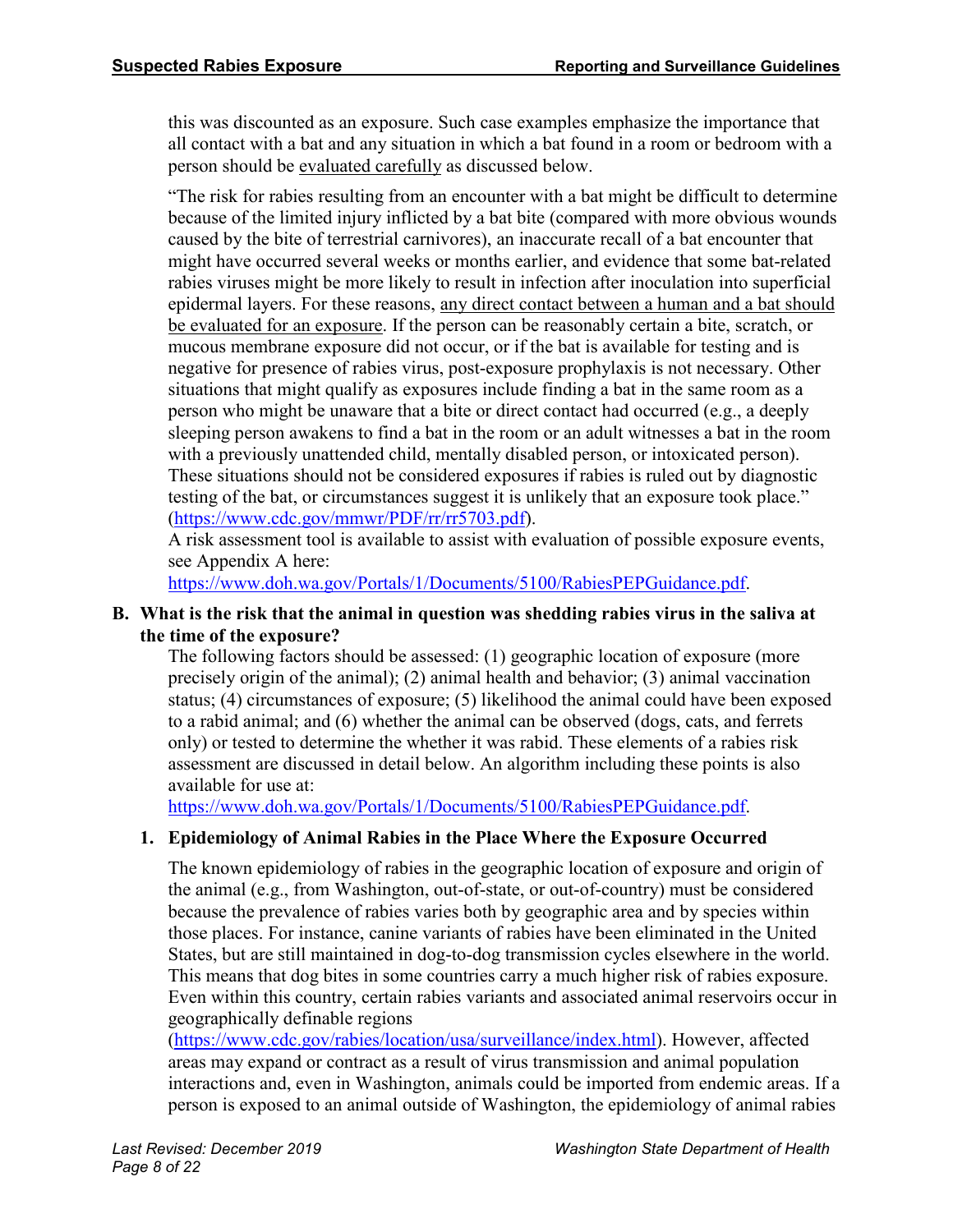in the area where the exposure occurred should be considered.

- **a. Bats:** Bats serve as a reservoir for rabies throughout Washington and the United States.
- **b. Dogs, Cats and Ferrets:** Although rabies in dogs and cats is very rare in Washington, domestic animals can be exposed to rabies during encounters with wildlife. Even indoor pets can be exposed, since rabid bats in Washington have been found in people's homes. In 2002, a rabid cat was identified in Walla Walla with bat variant rabies and in 2015 a rabid cat was identified in Jefferson with bat variant rabies. Nationally, more cats are reported to have rabies than dogs.
- **c. Wild Terrestrial Carnivores (raccoons, skunks, foxes, coyotes, wolves, wolf-dog hybrids, bobcat-cat hybrids, etc.):** Rabies has not been identified in wild carnivores tested in Washington since a rabid coyote was found 1930. Raccoon variant rabies has never been reported in Washington. Since the 1960s, the only documented rabies in wild terrestrial carnivores occurred in four pet skunks (not truly wild); 2 were illegally imported and the source was out of state; the others had inappropriately been given attenuated live virus rabies vaccine. However, DOH does not perform active surveillance for rabies in wild carnivores. Rabies testing is performed on the small number of wild carnivores that expose a human and are subsequently captured, or occasionally when a wild carnivore has been captured but no exposure occurred (see Appendix A). Evidence of transmission of bat-variant rabies among non-bat species along with the possibility of translocation of rabid animals from other areas of the country has the potential to rapidly change the epidemiology of rabies in Washington. Because the period of rabies virus shedding in these animals is unknown, these animals must be euthanized and tested rather than confined and observed when they bite humans. Elsewhere in the United States, raccoons, foxes and skunks have been rabid.
- **d. Rodents (mice, rats, squirrels, hamsters, etc.), Lagomorphs (rabbits, hares), and Opossums:** Rabies in rodents, lagomorphs, and opossums is very uncommon in the entire country. In the eastern United States, raccoon variant rabies occasionally spills over into large rodents, especially woodchucks (groundhogs). According to CDC's national data (2017), woodchucks accounted for 100% of 33 rabid rodents. Rabies inoculation experiments with opossums (marsupials) in the 1960s found them to be relatively resistant. 1

<sup>1</sup>Beamer PD, Mohr CO, Barr TRB. Resistance of the Opossum to Rabies Virus. Am J Vet Res 1960;21:507–10.

**e. Livestock (cattle, sheep, goats, pigs, horses, llamas, etc.):** Although rabies in livestock is rare, animals can be exposed to rabies during encounters with wildlife. Rabies should be considered in the differential diagnosis of any acute, progressive, fatal neurological illness in livestock imported from areas where terrestrial rabies exists. In 1994, a rabid llama with bat variant rabies was identified in King County and in 1992 a rabid horse was identified in Franklin County (rabies variant unknown).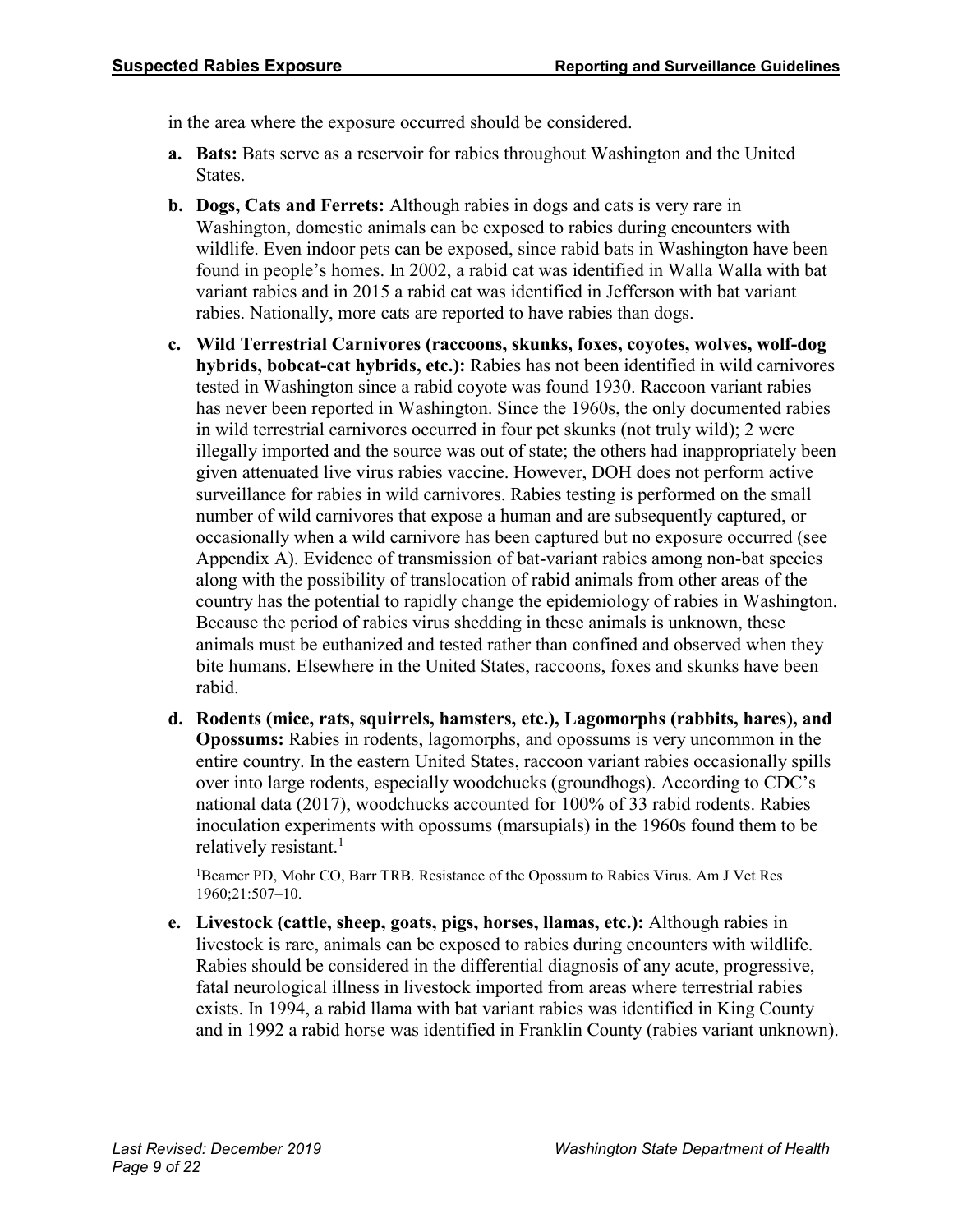#### **2. Animal Health and Behavior**

- a. **Current animal behavior and health status:** Animals exhibiting unusual behavior that might be consistent with rabies (see Section 2B) are more likely to be rabid than animals acting normally. However, signs vary by species, can be subtle or obvious, and can include sudden death with few or no symptoms. Signs of rabies among wildlife cannot be interpreted reliably. The animal behavior and health status are best evaluated by a veterinarian.
- b. **Previous history of biting**: Bites by animals with a history of menacing or biting may reflect the animal's aggressive personality rather than infection with rabies virus.

#### **3. Animal Vaccination Status**

- a. Vaccinated dogs, cats, and ferrets are unlikely to become infected with rabies. However, it is possible that veterinary records show the animal is currently vaccinated but it is not in fact immune to rabies due to vaccine inefficacy, vaccine mishandling, or poor documentation. Falsified vaccination documents for imported dogs have been reported. Rabies antibody titers do not indicate immunity. Even if an animal is currently vaccinated, rabies cannot be ruled out.
- b. Rabies vaccines given off-label to other species, including hybrids (e.g. wolf-dogs), are of unknown efficacy and should be disregarded in decisions about PEP.

#### **4. Circumstances of Exposure**

a. **Provoked versus unprovoked exposure:** An unprovoked attack by an animal is more likely than a provoked attack to indicate that the animal is rabid. Examples of a provoked bite include startling an animal, running or biking past an animal, trying to capture an animal, or removing food, water, or objects from the animal. Although bites from an injured animal are usually considered provoked, a rabid animal may be more prone to trauma (e.g., being hit by a car due to poor coordination).

# **5. Likelihood the Animal Could Have Been Exposed to Another Rabid Animal**

- a. **Feral/Stray Animals:** Feral animals living outdoors have an increased chance of being exposed to other rabid animals, such as bats, as compared to pets which are more likely to be under the owner's control (see indoor vs. outdoor below).
- b. **Indoor vs. Outdoor Animals:** Strictly indoor-only animals are unlikely to be exposed to a rabid animal, unless bats have been in the home. Thus, the likelihood of an indoor-only animal becoming rabid is much lower than animals that go outside without supervision (e.g., roaming freely or in an outdoor cage or fenced yard).
- c. **Animal import and/or travel history:** Animals that have recently (within the previous 6 months) traveled or lived in areas where rabies is endemic in dogs or wild carnivores are more likely to be infected than animals that have not left Washington. The risk of rabies differs elsewhere in the United States (e.g., raccoon rabies in the east coast, skunk rabies in central states) and internationally (e.g., dog rabies in parts of Asia, Africa, Central and South America, and the Middle East).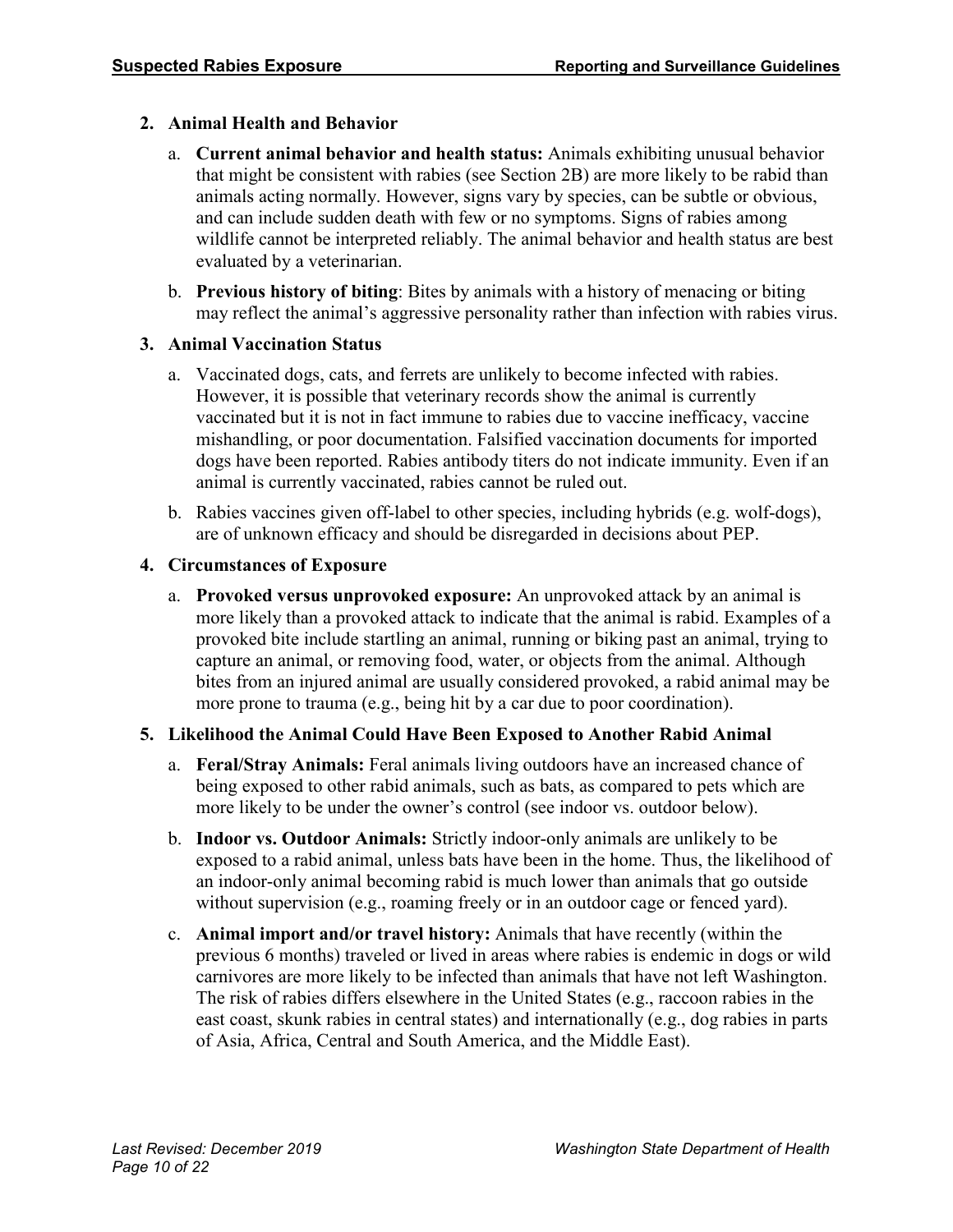- **6. Can the animal be confined for a 10-day observation period from the date of the bite (dogs, cats, and ferrets without signs of rabies only) or is the animal head available for testing?**
	- a. When possible, any dog, cat or ferret (vaccinated or unvaccinated) that bites a person and that is not exhibiting signs of rabies should be confined and observed for a 10 day period. Extreme care should be used to prevent exposure of additional persons to the confined animal.
		- If there is no change in health or behavior after 10 days, the animal was not shedding rabies virus at the time of exposure and rabies PEP should not be recommended or can be discontinued if it was already started.
		- If signs of rabies develop or the animal dies during the observation period, or if the animal must be euthanized for humane reasons, the local health department should be notified and the animal should be immediately tested for rabies.
	- b. Because the period of rabies virus shedding in wild animals and hybrids (offspring of wild animals crossbred to domestic dogs and cats) is unknown, these animals must be euthanized and tested rather than confined and observed when they expose humans.
	- c. It is not known how long livestock shed rabies virus, so the observation period cannot be applied to livestock. Evaluate potential human exposures on a case-by-case basis.

Consult the Office of Communicable Disease Epidemiology as needed (206-418-5500). For additional information, refer to the Compendium of Animal Rabies Prevention and Control [\(http://nasphv.org/Documents/NASPHVRabiesCompendium.pdf\)](http://nasphv.org/Documents/NASPHVRabiesCompendium.pdf) and the most current ACIP recommendations [\(https://www.cdc.gov/mmwr/PDF/rr/rr5703.pdf](https://www.cdc.gov/mmwr/PDF/rr/rr5703.pdf) and [https://www.cdc.gov/mmwr/PDF/rr/rr5902.pdf\)](https://www.cdc.gov/mmwr/PDF/rr/rr5902.pdf).

# **6. DECISION TO ADMINISTER RABIES PEP**

The decision to give rabies post-exposure prophylaxis (PEP) should be made between a health care provider (HCP) and patient. Rabies PEP is imperative for anyone exposed to an animal that tests positive for rabies. An algorithm to assist with the decision is available here:

[https://www.doh.wa.gov/Portals/1/Documents/5100/RabiesPEPGuidance.pdf.](https://www.doh.wa.gov/Portals/1/Documents/5100/RabiesPEPGuidance.pdf)

# **A. Bat Exposure**

In all instances of bat to human contact (direct bite, scratch, or mucous membrane exposure), the bat in question should be collected and submitted for rabies testing. Rabies PEP is recommended for all individuals with direct bat exposure, unless the bat tests negative for rabies.

Any situation in which a bat is found in a room or bedroom with a person (bat and person are definitively in the same room at the same time) should be evaluated carefully. If the person might be unaware that a bite or direct contact occurred (e.g., a person wakes up to find a bat in the same room and cannot be reasonably certain that a bite, scratch, or mucous membrane exposure did not occur OR a reliable person witnesses a bat in the room with a previously unattended child, a person with impaired level of consciousness (i.e., underlying disease, mental disability, intoxication, etc.), rabies PEP is recommended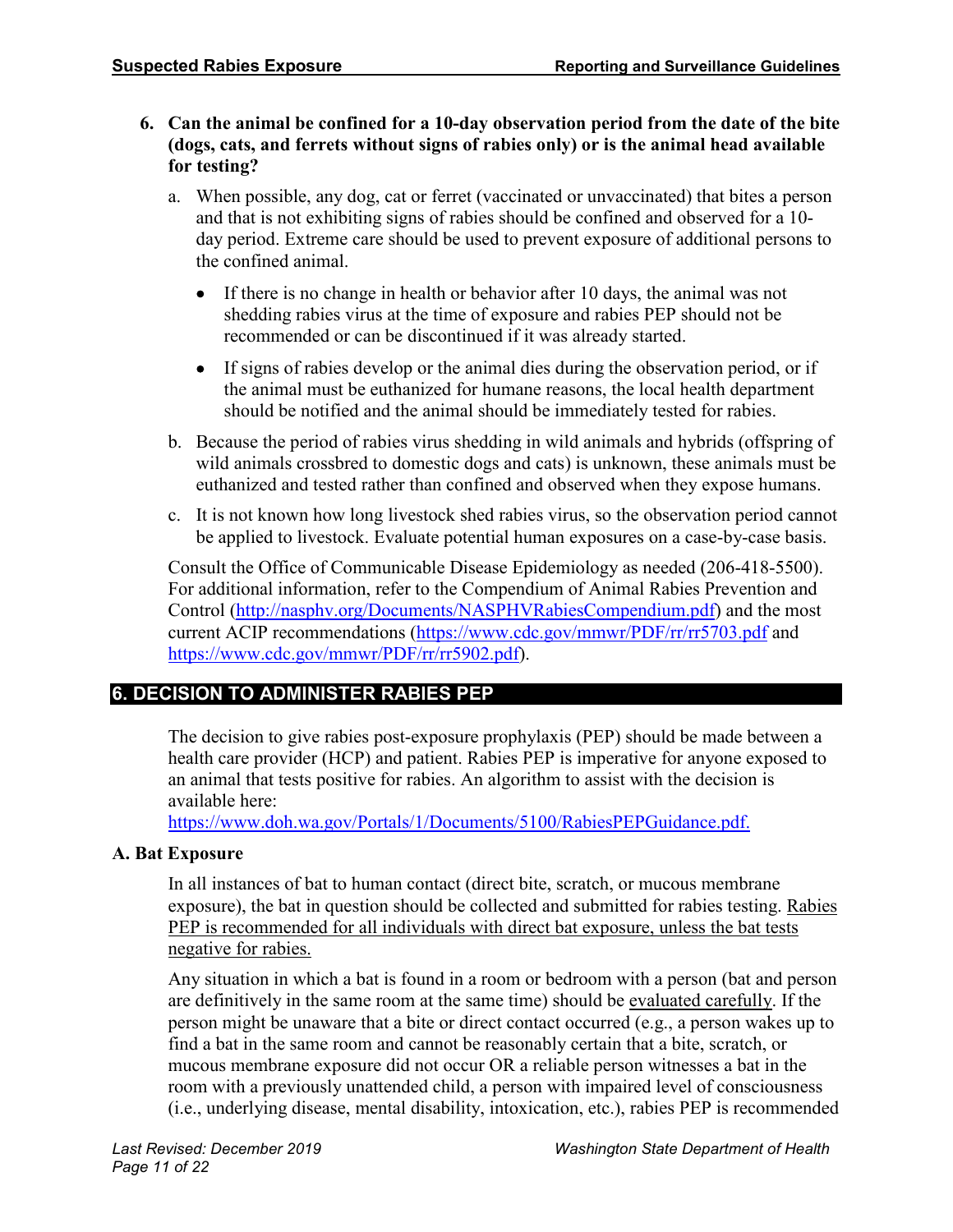unless the bat tests negative for rabies. See additional considerations here: [https://www.doh.wa.gov/Portals/1/Documents/5100/RabiesPEPGuidance.pdf.](https://www.doh.wa.gov/Portals/1/Documents/5100/RabiesPEPGuidance.pdf)

#### **B. Dog, Cat or Ferret Exposure**

If a dog, cat, or ferret is not available for a 10-day observation or testing, the decision to start PEP is based on the circumstances of the exposure and the behavior and history of the animal (see Section 5). PEP should be recommended if the animal was behaving unusually (i.e., symptoms compatible with rabies), especially if the bite was unprovoked. Educate the patient and HCP about the local epidemiology of rabies. The decision can be difficult since the risk of disease is low but the disease is fatal. You may consult with Office of Communicable Disease Epidemiology (CDE) at 206-418-5500.

# **C. Wild Terrestrial Carnivore Exposure**

According to the ACIP [\(MMWR 2008;57:RR-3\)](https://www.cdc.gov/mmwr/PDF/rr/rr5703.pdf), "Raccoons, skunks, and foxes are the terrestrial carnivores most often infected with rabies in the U.S. Suggestive clinical signs of rabies among wildlife cannot be interpreted reliably. All bites by such wildlife should be considered possible exposures to rabies virus. Post-exposure prophylaxis should be initiated as soon as possible following exposure to such wildlife, unless the animal is available for diagnosis and public health authorities are facilitating expeditious laboratory testing, or if the brain tissue from the animal has already tested negative."

As discussed in Section 5-B(1c), the risk of acquiring rabies after exposure to wild terrestrial carnivores in Washington is low. If an animal cannot be tested, rabies PEP should be recommended if the animal was rabid-acting or the bite was unprovoked. The patient and/or HCP should be educated about the epidemiology of rabies in wild terrestrial carnivores in Washington to assist in their decision about PEP. This decision can be difficult since the risk of disease is low but the disease is nearly always fatal.

#### **D. Rodent (mouse, rat, squirrel, vole, etc.), Lagomorph (rabbit, hare) or Opossum Exposure**

Rabies PEP is rarely indicated after a rodent, lagomorph, or opossum bite. If the animal was exhibiting signs consistent with rabies (see Section 2B) or there were unusual circumstances, test the animal; if the animal is not available for testing, rabies PEP should be considered. The period of rabies virus shedding in these animals is unknown.

#### **E. Livestock Exposure**

There are no national guidelines; each case should be evaluated on an individual basis.

# **7. RABIES POST-EXPOSURE PROPHYLAXIS**

Essential components of rabies post-exposure prophylaxis (PEP) are wound treatment and administration of both human rabies immune globulin (HRIG) [only for previously unvaccinated persons] and a series of doses of rabies vaccine.

#### **A. Wound Treatment**

Immediately wash all bite wounds and scratches with soap and water and, if available, a virucidal agent such as povidine-iodine solution. Administer tetanus prophylaxis and measures to control bacterial infection as indicated.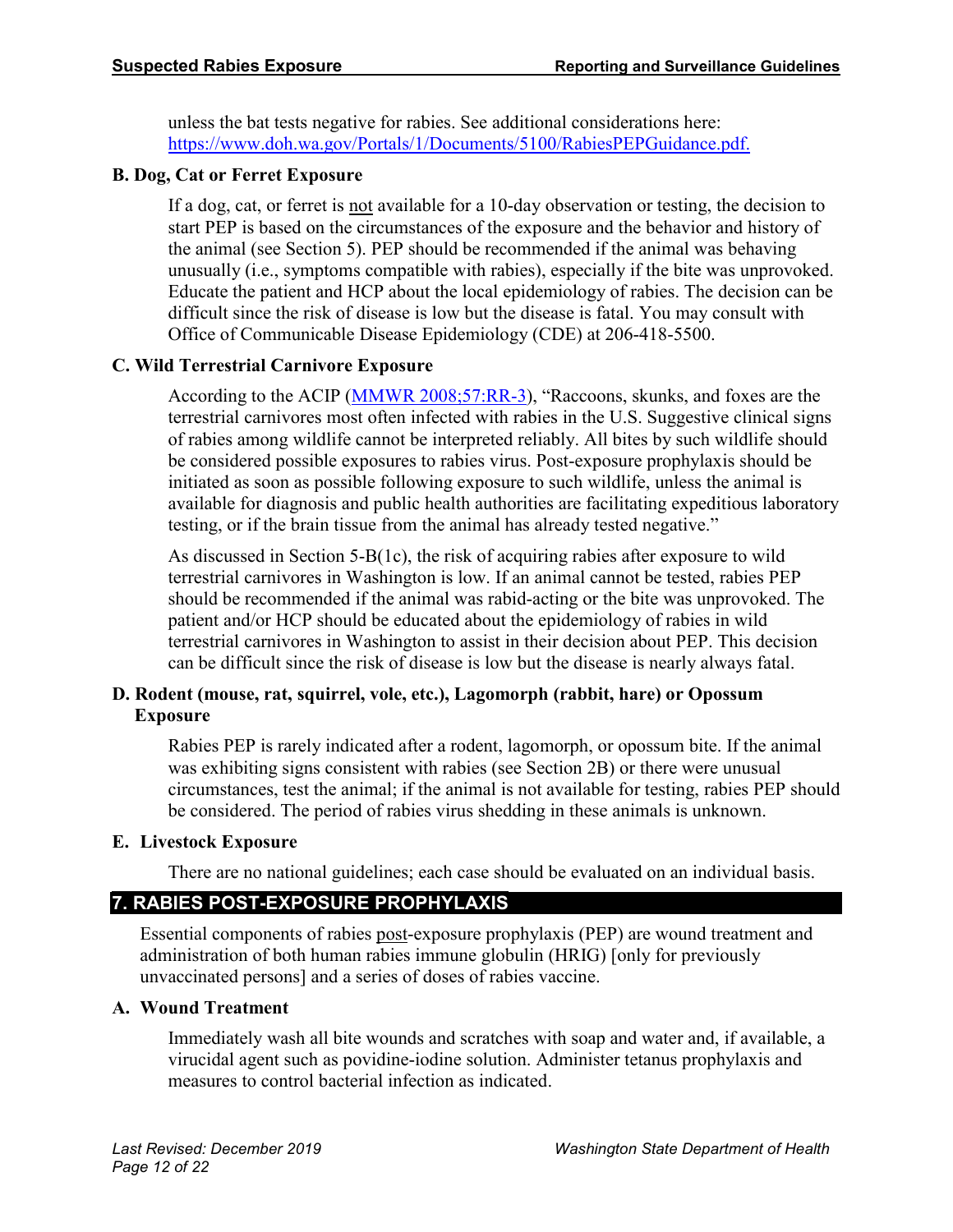# **B. Post-Exposure Prophylaxis (PEP)**

Rabies vaccination should be given according to the most current Advisory Committee on Immunization Practices (ACIP) recommendations. The Centers for Disease Control and Prevention (CDC) adopted recommendations in March 2010 to reduce the number of rabies vaccine doses given in the PEP series from 5 to 4 doses for unvaccinated persons who are immunocompetent [\(https://www.cdc.gov/mmwr/PDF/rr/rr5902.pdf\)](https://www.cdc.gov/mmwr/PDF/rr/rr5902.pdf). Additional ACIP recommendations are at: [https://www.cdc.gov/mmwr/PDF/rr/rr5703.pdf.](https://www.cdc.gov/mmwr/PDF/rr/rr5703.pdf)

Two cell-culture vaccines are available in the United States for rabies pre- and postexposure prophylaxis in humans. They are equally safe and effective.

- Human diploid cell vaccine (HDCV) (Imovax<sup>TM</sup>) is available from Sanofi Pasteur (1-800-822-2463) [\(www.vaccineshoppe.com/image.cfm?doc\\_id=5983&image\\_type=product\\_pdf\)](https://www.vaccineshoppe.com/image.cfm?doc_id=5983&image_type=product_pdf)
- Purified chick embryo cell vaccine (PCEC) (RabAvert™) is available from Novartis Vaccines and Diagnostics (1-800-244-7668) [\(https://www.fda.gov/downloads/BiologicsBloodVaccines/Vaccines/ApprovedProduc](https://www.fda.gov/downloads/BiologicsBloodVaccines/Vaccines/ApprovedProducts/UCM312931.pdf) [ts/UCM312931.pdf\)](https://www.fda.gov/downloads/BiologicsBloodVaccines/Vaccines/ApprovedProducts/UCM312931.pdf).

Two manufacturers provide HRIG (for post-exposure use only) in the United States.

- Imogam Rabies–HT<sup>TM</sup> available from Sanofi Pasteur  $(1-800-822-2463)$ [\(https://www.vaccineshoppe.com/image.cfm?doc\\_id=5967&image\\_type=product\\_pd](https://www.vaccineshoppe.com/image.cfm?doc_id=5967&image_type=product_pdf) [f\)](https://www.vaccineshoppe.com/image.cfm?doc_id=5967&image_type=product_pdf)
- HyperRab™ S/D available from Grifols Therapeutics Inc. (1-800-243-4153) [http://www.grifolsusa.com/documents/10192/60862/ft\\_hyperrab\\_eeuu\\_en/09f14ece](http://www.grifolsusa.com/documents/10192/60862/ft_hyperrab_eeuu_en/09f14ece-e450-48f8-9137-3ce7e0aaa8c6)[e450-48f8-9137-3ce7e0aaa8c6](http://www.grifolsusa.com/documents/10192/60862/ft_hyperrab_eeuu_en/09f14ece-e450-48f8-9137-3ce7e0aaa8c6)

#### **The appropriate protocol for rabies post-exposure prophylaxis depends on the exposed patient's previous rabies vaccination history:**

- 1. For people who have **never** been vaccinated against rabies:
	- One dose (20 IU/kg) of human rabies immune globulin (HRIG) is administered on day 0. If anatomically feasible, the full dose of HRIG should be thoroughly infiltrated into the wounds and surrounding tissues, such as the area of the face that was bitten. Any remaining volume should be injected intramuscularly at a site distant from vaccine administration; typically the deltoid muscles are reserved for vaccine and are not used for administering HRIG. Use a sufficiently long needle to assure intramuscular injections. HRIG should never be administered in the same syringe or in the same anatomical site as rabies vaccine. Note: administration in the gluteal region is not contraindicated, but intramuscular administration can be difficult.

# **AND one of two vaccine options:**

• For immunocompetent persons only: **four** doses of cell culture rabies vaccine at 1 mL/dose administered intramuscularly in the deltoid muscle on days 0, 3, 7, and 14. Alternating deltoid sites may be more comfortable for the patient. The anterolateral aspect of the upper thigh can be used in infants/young children. Use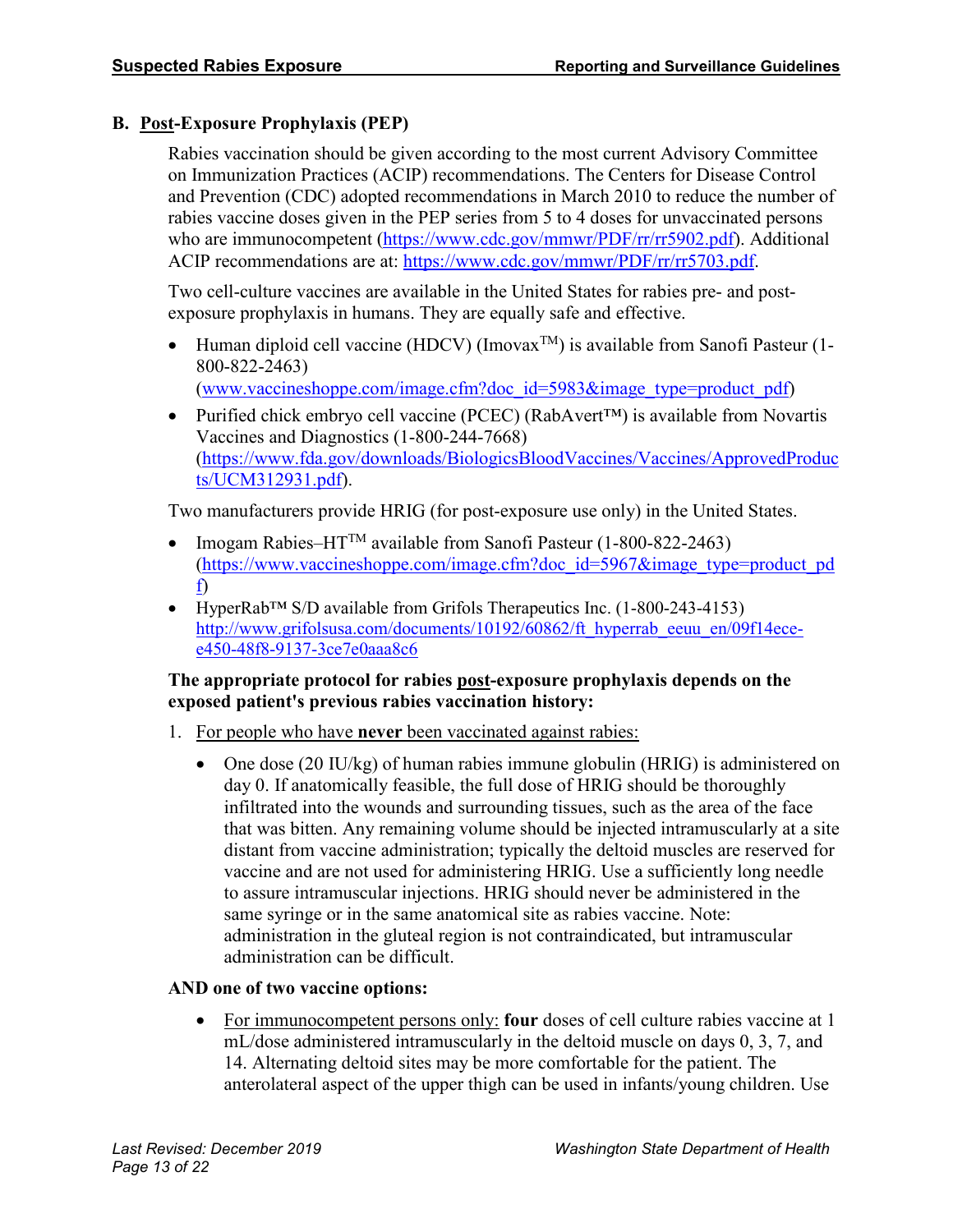a sufficiently long needle to assure intramuscular injections. Do not administer in the gluteal region due to potential for diminished immunologic response.

- For persons who are immunosuppressed (see definition below\*): **five** doses of cell culture rabies vaccine at 1 mL/dose administered intramuscularly in the deltoid muscle on days 0, 3, 7, 14, and 28. The anterolateral aspect of the upper thigh can be used in infants/young children. Use a sufficiently long needle to assure intramuscular injections. Do not administer in the gluteal region due to potential for diminished immunologic response. After the fifth dose obtain one or more serum samples to test for rabies virus neutralizing antibody titers using rapid fluorescent focus inhibition test (RFFIT) to ensure an acceptable response has occurred. Titers can be obtained through:
	- o Kansas State University (785)-532-4298
		- <http://www.ksvdl.org/rabies-laboratory/rffit-tests/>
	- o Atlanta Health Associates (770)-205-9091 or (800)-717-5612
		- <http://www.atlantahealth.net/>

Generally, antibody levels peak around 2-3 weeks after completing a primary rabies vaccination series. There is no "protective" titer. In animal studies, survival against rabies virus infection is more likely to occur the higher an animal's titer at time of infection, but titer is not a definite indicator of survival. For example, in one study of orally vaccinated raccoons 39% of animals with no detectable titer at infection  $(<0.05$  IU/mL) survived, compared to 90% of animals with a titer between 0.05-0.49 and 100% of animals with a titer >0.5 IU/mL. Mounting a rapid antibody response is often a better indicator of surviving exposure.

If an immunocompromised patient has a low titer after the fifth dose of vaccine, the local health jurisdiction, the patient, and the patient's healthcare provider should jointly consider the option of providing a sixth booster dose in the context of the patient's current condition and treatments. Consider the exposure risk, current titer level, current immunosuppressive condition or treatments, and any risks associated with a dose of vaccine. If it is determined that a sixth dose will not interfere with treatments or place the patient at increased risk of adverse events, and concern for exposure is high, this booster dose should be provided.

\* Immunosuppression can be due to a variety of conditions including congenital immunodeficiency; bone marrow transplant; human immunodeficiency virus infection; leukemia; lymphoma; malignancy; or therapy with alkylating agents, antimetabolites, radiation or high dose corticosteroids. For some of these conditions, all affected persons will be immunocompromised; for others, health care providers will ultimately have to determine the degree to which the immune system is compromised. Certain medical conditions, such as renal failure, diabetes, asplenia, or cirrhosis, may increase the patient's risk for certain infectious diseases and, when such conditions are long-standing or associated with complications, may dampen the immune response of these patients and result in relative immunosuppression. The 5-dose vaccine regimen should be considered for patients with these conditions. Among the elderly a lower immune response,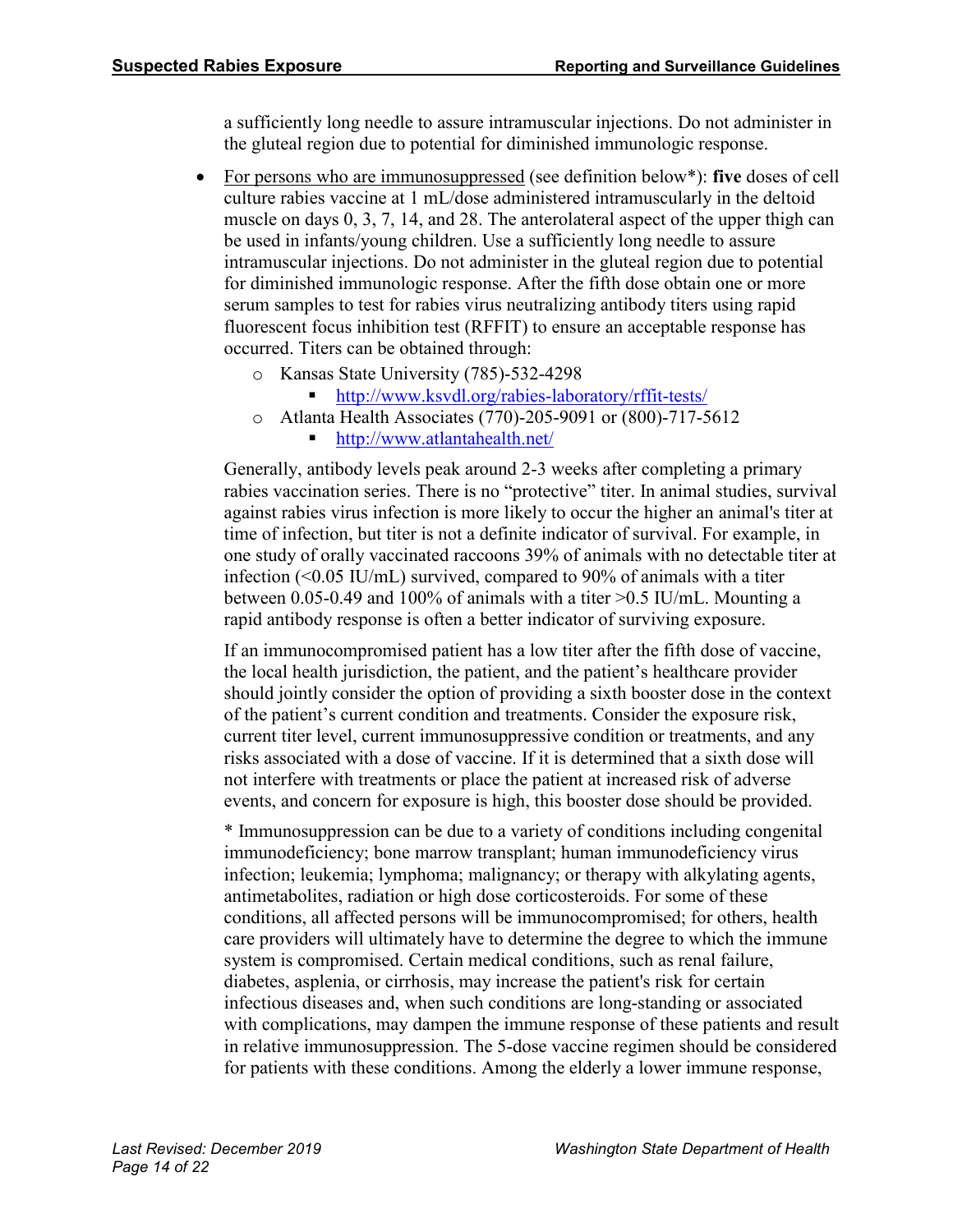though not a *lack* of response, may also warrant consideration of the 5-dose regimen. Consult CDE as needed (206-418-5500).

*Note:* "If HRIG was not administered when vaccination was begun on day 0, it can be administered up to and including day 7 of the PEP series" [\(https://www.cdc.gov/mmwr/pdf/rr/rr5902.pdf\)](https://www.cdc.gov/mmwr/pdf/rr/rr5902.pdf). After the seventh day, HRIG is not indicated because an antibody response to cell culture vaccine is presumed to have occurred.

2. For persons **with** previous pre-exposure vaccination or post-exposure prophylaxis:

If prior vaccinations were given following one of the ACIP-recommended regimens (with cell culture vaccines available in the United States after 1980) or if persons received another vaccine regimen **and** had a documented adequate rabies virusneutralizing antibody response:

- Two doses of cell culture rabies vaccine (1 mL) administered intramuscularly in the deltoid muscle on days 0 and 3 after a rabies exposure.
- HRIG should not be given to previously vaccinated persons to avoid possible inhibition of the relative strength or rapidity of an expected anamnestic response.

#### **C. Timing of Rabies Post-Exposure Prophylaxis**

All wounds from potentially rabid animals should be immediately cleaned as described above. According to the ACIP, the "administration of rabies PEP is a medical urgency, not a medical emergency," [\(https://www.cdc.gov/mmwr/PDF/rr/rr5703.pdf\)](https://www.cdc.gov/mmwr/PDF/rr/rr5703.pdf). National recommendations are that persons bitten by animals known to be or suspected to be rabid should be given PEP urgently since the time which can pass between an exposure and effective administration of PEP is unknown. The incubation period is highly variable in humans; with the reported U.S. median of  $\sim$ 35 days; range: 5 days to  $\geq$  years [\(https://www.cdc.gov/mmwr/pdf/rr/rr5902.pdf\)](https://www.cdc.gov/mmwr/pdf/rr/rr5902.pdf). PEP should not be delayed unnecessarily.

Factors to consider when determining how quickly to begin PEP include the likelihood that rabies was transmitted and the anatomic proximity of the bite to the central nervous system. It may be appropriate to initiate PEP prior to receiving test results depending on the behavior and appearance of the animal, the severity and location of the bite, whether the exposure was provoked, and the species of the animal. PEP can be delayed when the dog, cat, or ferret is currently healthy, and can be observed for 10 days. PEP can be delayed up to 5 days while an animal is being tested if the appearance/behavior of the animal, bite severity and bite location are not high risk.

PEP should be initiated immediately for bites to the head and neck from a high risk animal or severe bites from a wild carnivore from a rabies endemic area. For dog, cat, and ferret exposures where the animal was in or imported from a country with endemic canine rabies, providers should consider starting PEP immediately given the elevated risk of the animal being rabid even if the animal is being observed. If PEP is started prior to the availability of animal testing results, PEP can be discontinued if the animal is later found to be negative. If PEP has not been started and test results indicate the animal was rabid, PEP should be started immediately. Since incubation periods of more than 1 year have been rarely reported for human rabies cases, PEP should be administered regardless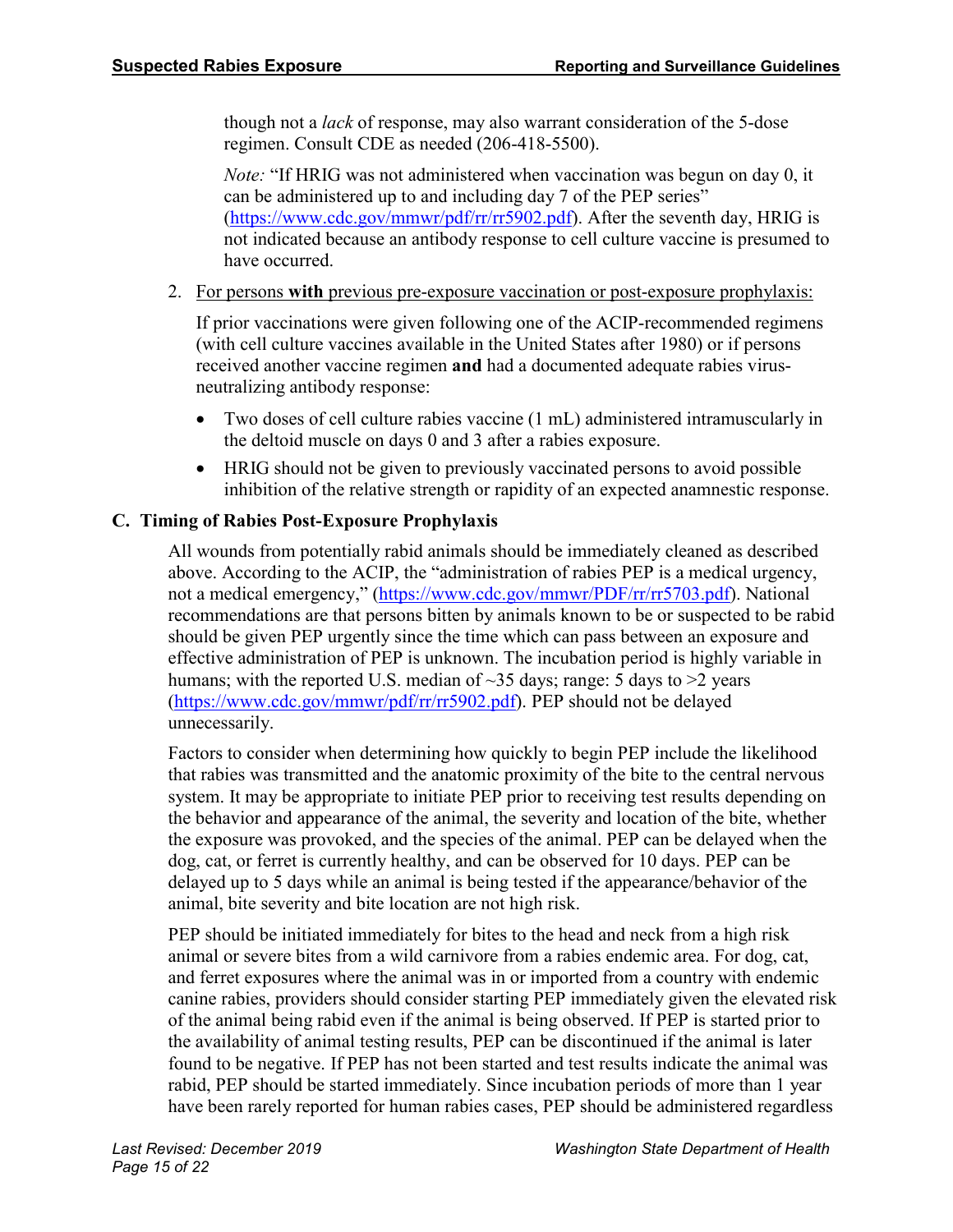of the time interval since a documented or likely exposure to rabies occurred. In the event of a mass bat exposure investigation (theoretical exposure of numerous people over a long period of time), involved LHJs should notify DOH immediately and collaborate to determine a standardized follow-up approach specific to the situation.

The turnaround time for animal testing results from the Washington State Public Health Laboratories is within one business day of specimen arrival. If you have difficulty deciding whether or not to delay PEP until the animal is tested, consult the Office of Communicable Disease Epidemiology (CDE) at 206-418-5500.

# **D. Deviations from Recommended Vaccination Schedules**

Arrangements should be made so that patients do not deviate from the recommended PEP vaccination schedule. However, occasionally lapses are unavoidable. If a delay of a few days occurs, vaccination schedule should be resumed as if the patient were on schedule by giving missed dose and resetting the count to the appropriate dose day. For instance if the dose is scheduled for day 7 but the patient does not return until day 9, the day 7 dose should be given and counted as day 7; the correct interval should be maintained until the next dose (i.e., 7 more days until the new day 14 dose). When longer delays occur, serologic testing using the RFFIT assay (Section 7B) should be performed 7 to 14 days after the final dose in the series to assess immune status.

# **E. Post-Exposure Prophylaxis outside the United States**

Patients exposed to potentially rabid animals in foreign countries may start a PEP regimen with a vaccine that is unavailable in the United States. These vaccines may include purified vero cell vaccines (e.g., Verorab<sup>TM</sup>, Imovax – Rabies vero<sup>TM</sup>, or TRC Verorab<sup>TM</sup>), purified duck embryo vaccine (e.g., Lyssavac  $N^{TM}$ ), and different formulations of human diploid cell vaccine (e.g., Rabivac<sup>TM</sup>) or purified chick embryo cell vaccine (e.g., Rabipur<sup>TM</sup>). The regimens for PEP using these vaccines may differ from the regimen used in the United States, particularly if the vaccines are administered intradermally rather than intramuscularly.

Additional prophylaxis might be necessary. Rabies virus neutralizing antibody titers using the RFFIT assay (Section 7B) from specimens collected 1 to 2 weeks after preexposure or post-exposure prophylaxis are considered adequate if complete neutralization of challenge virus at a 1:5 serum dilution occurs [\(MMWR 2008;57:RR-3\)](https://www.cdc.gov/mmwr/PDF/rr/rr5703.pdf).

When possible, request by e-mail or fax a photograph or copy of the packaging from the vaccine that was administered abroad and any health care visit notes, documentation of vaccine administration, or receipts from the health care visit. This documentation may aid in the assessment of whether additional prophylaxis is necessary.

Be aware that counterfeit pharmaceuticals are not uncommon in some parts of the world. The ACIP guidelines recommend repeating the PEP series if regimens not used in the US are used. Since these regimens have not been approved by the FDA these individuals are generally treated as "unvaccinated" and the series is repeated as though it was never received. Alternatively, the traveler could be given a new first dose of vaccine and serum could be drawn to check the rabies virus neutralizing antibody titers before giving HRIG to determine if it is necessary.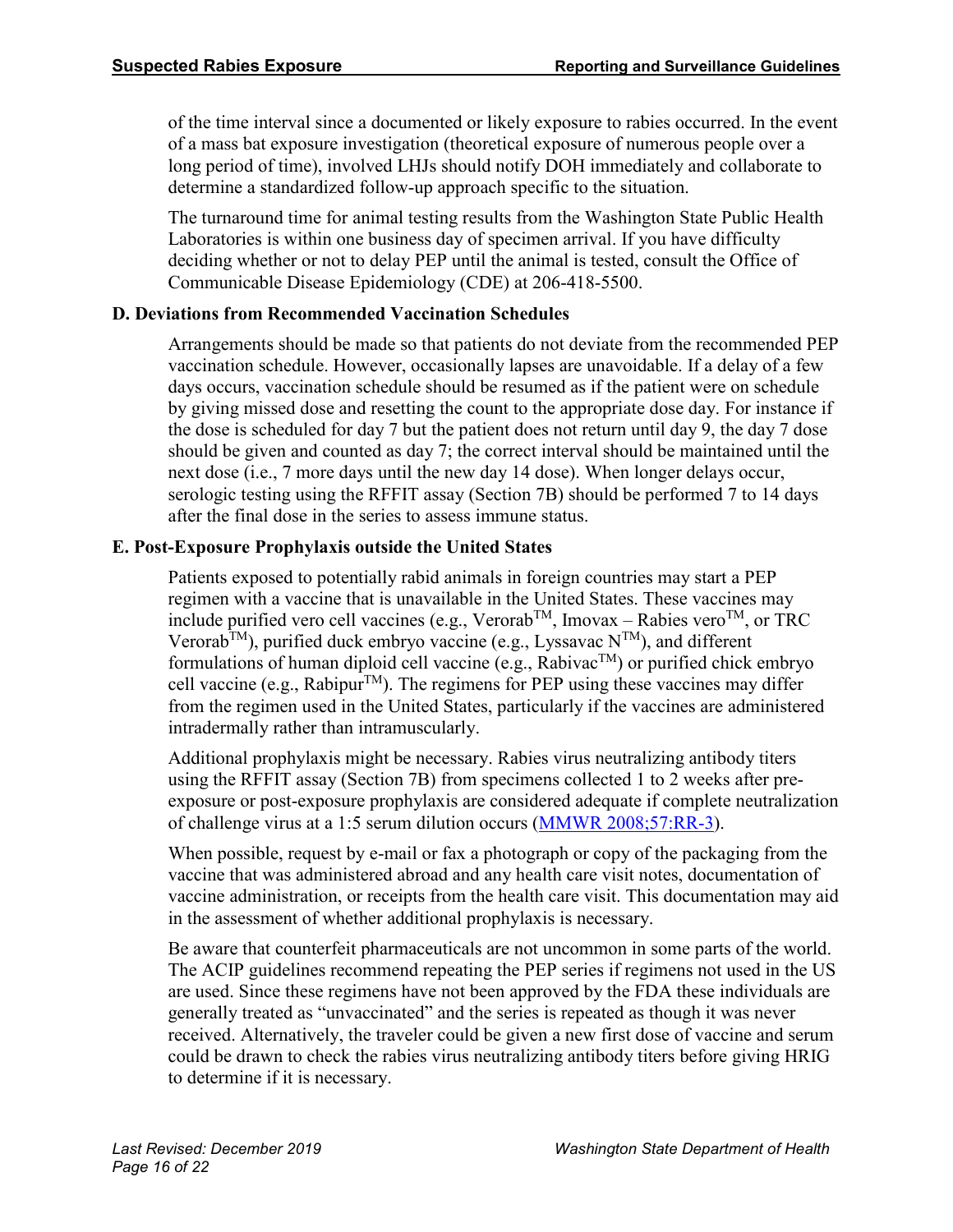If you are confident that the overseas vaccine was a bona fide cell culture vaccine, then either the full series can be accepted or any remaining doses needed in the series can be continued using cell culture vaccine in the United States; serology is not warranted. Titers by RFFIT should be checked if there were significant deviations in the prophylaxis schedule or if a non-cell culture vaccine was used. Consult CDE as needed at 206-418- 5500.

#### **F. Adverse Reactions Associated with Post-Exposure Prophylaxis**

Prophylaxis should not be discontinued due to reactions without considering the patient's risk of acquiring rabies. Health care providers should report any unusual or severe adverse reaction attributed to HRIG or vaccine to the vaccine manufacturer and the local health jurisdiction, which should notify CDE, and to the Vaccine Adverse Events Reporting System (VAERS: [https://vaers.hhs.gov/\)](https://vaers.hhs.gov/). For additional information, please refer to **both** current ACIP recommendations for preventing rabies in humans: <https://www.cdc.gov/mmwr/PDF/rr/rr5703.pdf> and [https://www.cdc.gov/mmwr/PDF/rr/rr5902.pdf.](https://www.cdc.gov/mmwr/PDF/rr/rr5902.pdf)

#### **8. MANAGING SPECIAL SITUATIONS**

#### **A. Dogs, Cats, or Ferrets Exposed to a Potentially Rabid Animal**

When a domestic animal has direct contact with a known or suspected rabid animal, it is considered to have had a potential exposure to rabies. There are currently no licensed biologics for post-exposure prophylaxis of domestic animals, and there is evidence that the use of vaccine alone will not reliably prevent the disease in these animals. It is important to capture and submit the suspect rabid animal for testing if possible. Testing for animals exposed without human exposure is referred to Oregon State University Veterinary Lab (Section 4B).

#### **If the exposed dog/cat/ferret is currently vaccinated (see Section 8C) against rabies:**

- 1. Immediately take the animal to a veterinarian for a booster rabies vaccination.
- 2. Confine the dog, cat, or ferret under owner's control with close observation for 45 days. The animal should be kept at home or in a building, pen, or escape-proof enclosure. The animal should only be removed from confinement on a leash and under supervision of a responsible adult.
- 3. Any sign of illness or behavioral change should be reported to the local health jurisdiction (LHJ) immediately and the animal should be taken to a veterinarian. If the veterinarian thinks the symptoms are suggestive of rabies, the animal should be euthanized and tested for rabies.

#### **If the exposed dog/cat is overdue for vaccination (note this guidance is** *not* **for ferrets):**

If an exposed dog or cat has been previously vaccinated with a USDA-licensed rabies vaccine, and there is valid documentation (even if the animal has only ever received one dose):

- 1. The animal can be treated as vaccinated but overdue.
- 2. The animal must immediately be given a booster vaccination and be confined and under owner's control with close observation for 45 days. The animal should be kept at home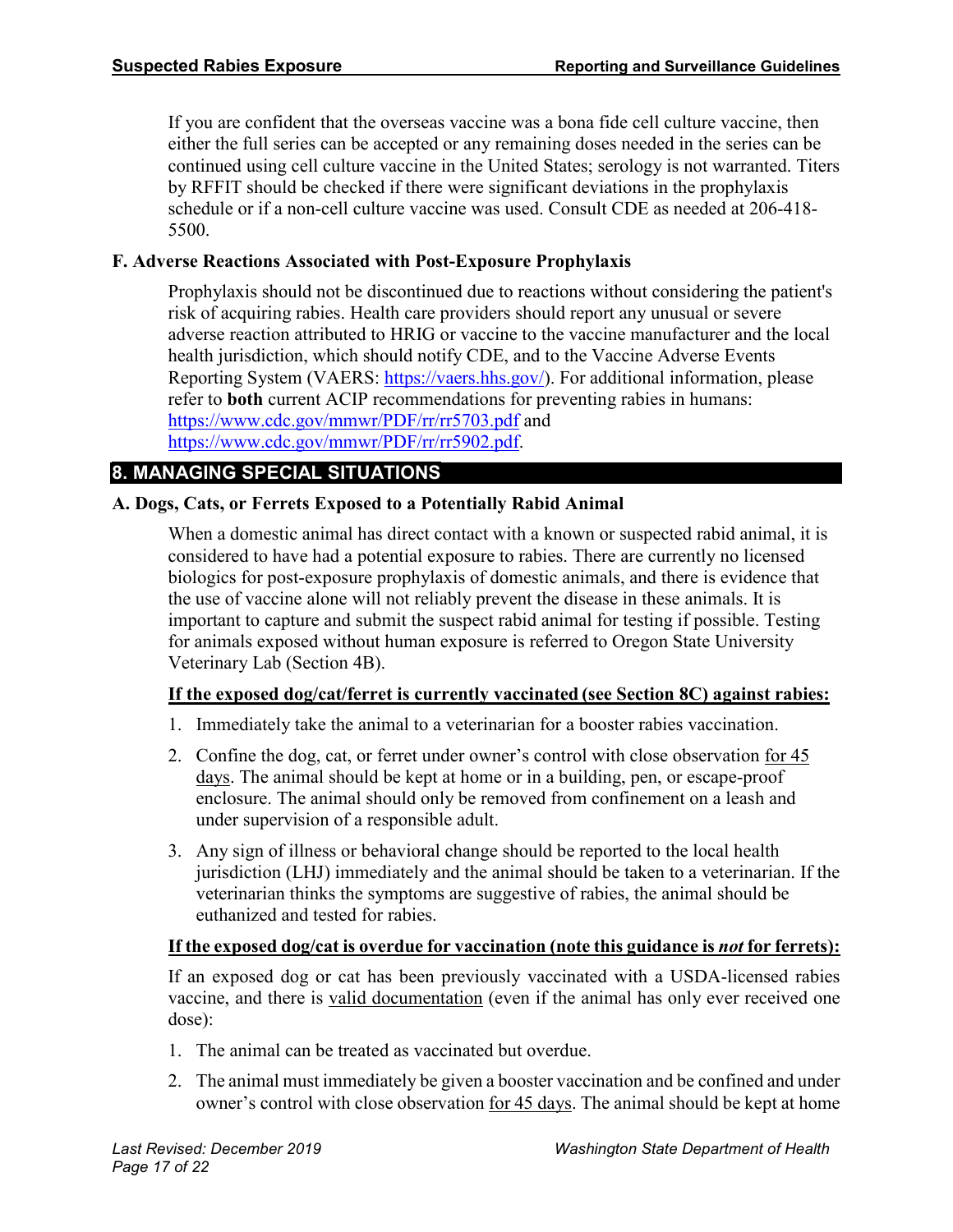or in a building, pen, or escape-proof enclosure. The animal should only be removed from confinement on a leash and under supervision of a responsible adult. If booster vaccination is delayed, public health officials may consider increasing the observation period for the animal, taking into account severity of exposure, the length of delay in booster vaccination, current health status, and local rabies epidemiology.

#### **If the exposed ferret is overdue for vaccination:**

Ferrets that are overdue for booster vaccination should be evaluated on a case-by-case basis, taking into consideration factors such as the severity of exposure, time elapsed since last vaccination, number of previous vaccinations, current health status and local rabies epidemiology, but are generally considered unvaccinated.

#### **If the exposed dog/cat/ferret has never been vaccinated against rabies:**

- 1. Consider immediate humane euthanasia; OR
- 2. Set up strict quarantine of the animal. Cats and dogs should be placed in strict quarantine for 120 days (4 months) and ferrets should be placed in strict quarantine for 180 days (6 months).
	- a) Administer a rabies vaccination at the time of entry into quarantine. The period from exposure to vaccination should not exceed 96 hours. If vaccination is delayed, public health officials may consider increasing the quarantine period for dogs and cats from 4 to 6 months.
	- b) If the quarantine is in an animal control or veterinary facility, the owner should be made aware of the cost, and the facility should agree to the terms of confinement as decided by the local health officer.
	- c) If the quarantine is at home, it should be set up with double door/gate enclosures to prevent against escape and to avoid direct contact with people and other animals.
	- d) A veterinarian should vaccinate the animal preferably on entry into the quarantine, or 1 month prior to release, to assure the animal is currently immunized when released.
- 3. Any sign of illness or behavioral change should be reported to the LHJ immediately and the animal should be taken to a veterinarian. If the veterinarian thinks the symptoms are suggestive of rabies, euthanize and test the animal for rabies.

#### **If the exposed dog or cat (note this guidance is** *not* **for ferrets) has been, or very likely has been, previously vaccinated with a USDA-licensed rabies vaccine, but there is no valid documentation:**

- 1) The animal can be treated as unvaccinated, immediately given a booster vaccination and placed in strict quarantine, as above.
- 2) Alternatively, the attending veterinarian may use prospective serologic monitoring following consultation with the local health jurisdiction to determine whether it is indicated. Such monitoring entails collecting paired serum samples to document prior vaccination by providing evidence of anamnestic response to booster vaccination. All costs associated with prospective serologic monitoring are at the pet owner's expense.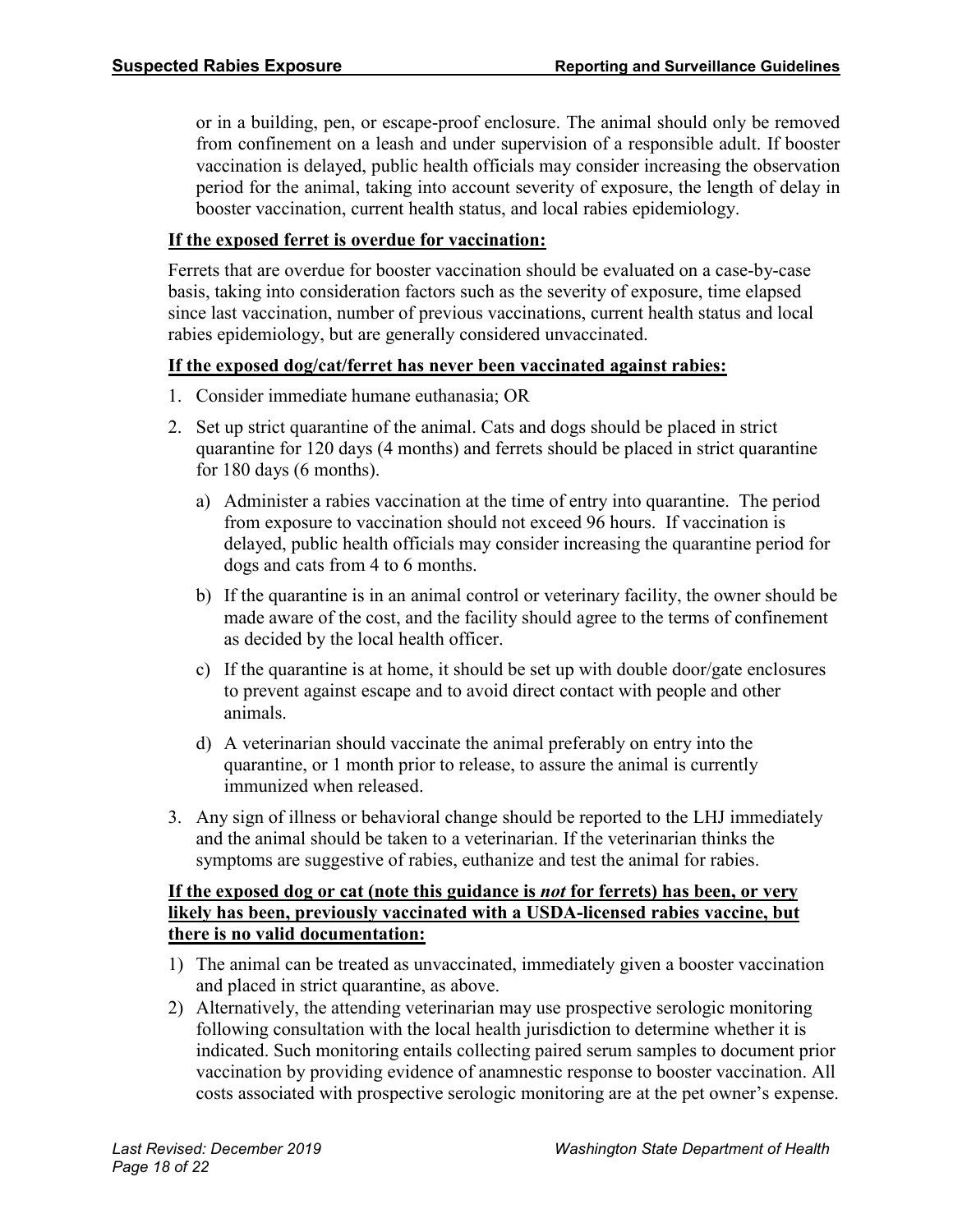- a. If an adequate anamnestic response is documented (at least 2-fold rise in titer between paired specimens AND the second titer above 0.5 IU/mL), the animal can be considered previously vaccinated and observed for 45 days (the same management as for currently vaccinated animals). While awaiting results of the prospective serologic monitoring, the animal should be confined and kept under the owner's control.
- b. If an inadequate anamnestic response is documented (<2-fold rise in titer OR second titer  $\leq 0.5$  IU/mL), the animal is considered to be previously unvaccinated and should be placed in strict quarantine for a total of 4 months from the date of exposure (the same management as for unvaccinated animals).

#### **Protocol for prospective serologic monitoring:**

If using prospective serologic monitoring, the first veterinary visit, at which serum is collected and a rabies vaccination is given, must occur as soon as possible following the exposure and should not exceed 96 hours post exposure. The date of this visit will be counted as day 0.

- At the day 0 visit the veterinarian shall:
	- o Collect 1-2 mL of serum, and hold the serum refrigerated until the second specimen is collected. (Serum held for longer than 7 days should be frozen.)
	- o Administer a USDA-licensed rabies vaccine.
- On day 5 (but no later than day 7), the veterinarian shall:
	- o Collect a second (paired) serum specimen (1-2 mL). Keep refrigerated.
	- o Submit the paired serum specimens with the appropriate forms to an approved rabies laboratory for Rapid Fluorescent Foci Inhibition Test (RFFIT).
	- o At this time, the approved laboratory is Kansas State University Rabies Laboratory. Information about proper packaging and shipping of specimens for prospective serologic monitoring, as well as information about the cost of the testing, is available here: [http://www.ksvdl.org/rabies-laboratory/rffit-test/rffit](http://www.ksvdl.org/rabies-laboratory/rffit-test/rffit-submission-forms.html)[submission-forms.html](http://www.ksvdl.org/rabies-laboratory/rffit-test/rffit-submission-forms.html)
		- For questions about using prospective serologic monitoring, the DOH Environmental Public Health-Zoonotic Disease (EPH-ZD) Program is available Monday through Friday during office hours only at 360-236- 3385; if unable to reach the public health veterinarian, consult CDE at 206-418-5500.

#### **B. Livestock Exposed to a Potentially Rabid Animal**

Livestock currently vaccinated with a vaccine approved by USDA for that species should be revaccinated immediately and observed for 45 days following exposure to a potentially rabid animal. Consult the public health veterinarian on such exposures; if unable to reach the public health veterinarian, consult CDE at 206-418-5500.

#### **C. Rabies Vaccine for Animals**

There are formulations of rabies vaccine licensed for cats, dogs, and ferrets, as well as horses, cattle, and sheep. An animal's vaccine status is up-to-date if the initial vaccination was administered at least 28 days prior or if the booster vaccinations have been administered in accordance with the most current *Compendium of Animal Rabies*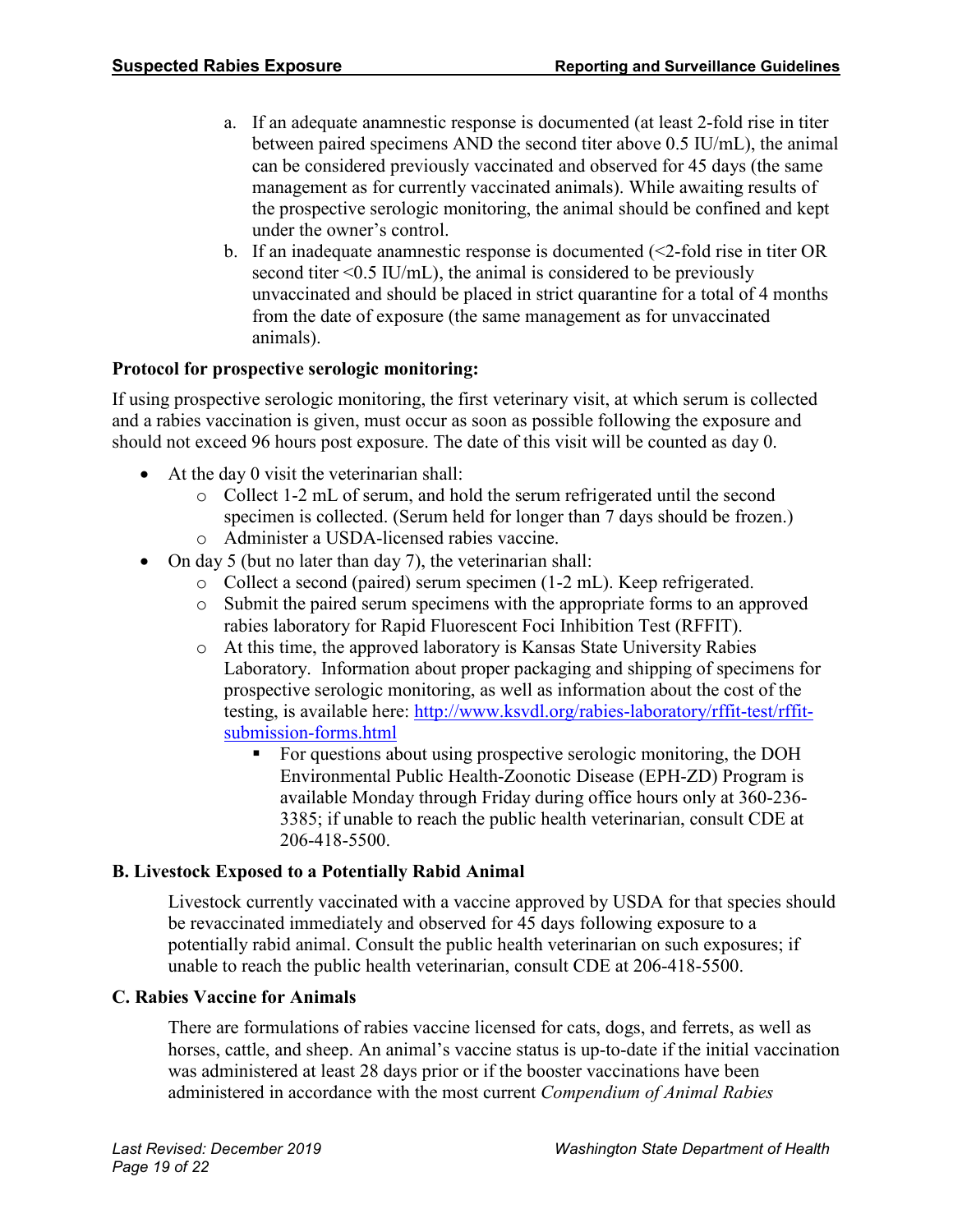*Prevention and Control* [http://nasphv.org/Documents/NASPHVRabiesCompendium.pdf.](http://nasphv.org/Documents/NASPHVRabiesCompendium.pdf)

A booster vaccination should be administered 1 year after the initial vaccination regardless of the animal's age at first vaccination. An animal is considered currently vaccinated immediately after a booster vaccination.

#### **D. Exposure to a Human with Rabies**

Although person-to-person transmission of rabies by bite has never been confirmed, PEP is recommended for persons who have exposure (Section 5A) to a human rabies case. Consult CDE (206-418-5500) regarding PEP of persons exposed to a human with rabies.

#### **9. ROUTINE PREVENTION**

#### **A. Human Pre-exposure Immunization**

Rabies pre-exposure vaccinations are administered to individuals such as laboratory workers testing for rabies virus, veterinarians and their staff, wildlife biologists, rehabilitators, animal control officers who routinely have contact with stray domestic, exotic, and/or wild animals, and travelers staying for prolonged periods in rabies enzootic areas where medical care may be difficult to obtain. Pre-exposure immunization consists of three cell culture rabies vaccinations given on days 0, 7, and 21 or 28. For information regarding checking rabies titers, see the most current ACIP recommendations [\(https://www.cdc.gov/mmwr/pdf/rr/rr5902.pdf\)](https://www.cdc.gov/mmwr/pdf/rr/rr5902.pdf).

#### **B. Prevention Recommendations**

#### **1. Be a responsible pet owner**

- Keep vaccinations up-to-date for dogs, cats and ferrets as mandated by WAC 246- 100. This is important not only to keep your pets from getting rabies, but also to provide a barrier of protection to you, if your animal is bitten by a rabid animal.
- Keep your pets under direct supervision so they do not come in contact with wild animals. If your pet is bitten by a wild animal, seek veterinary assistance.
- Call your local animal control agency to remove any stray pets from your neighborhood. They may be unvaccinated and could be infected by the disease.
- Spay or neuter your pets to help reduce the number of unwanted pets that may not be properly cared for or regularly vaccinated.

#### **2. Avoid direct contact with unfamiliar animals**

- Enjoy wild animals (e.g., raccoons, skunks, and foxes) from afar. Do **not** handle, feed, or unintentionally attract wild animals with open garbage cans or litter.
- **Never** adopt wild animals or bring them into your home. **Do not** try to nurse sick wild animals. Call animal control or a wildlife rescue agency for assistance.
- Teach children **never** to handle unfamiliar animals, wild or domestic, even if they appear friendly. "Love your own, leave other animals alone" is a good principle.
- Prevent bats from entering living quarters or occupied spaces in homes, churches, schools, or other similar areas, where they might come in contact with people or pets.
- When traveling abroad, avoid direct contact with wild animals, especially dogs in developing countries. Rabies is common in many countries in Asia, Africa, and Latin America where dogs are the major reservoir of rabies. Before traveling, consult a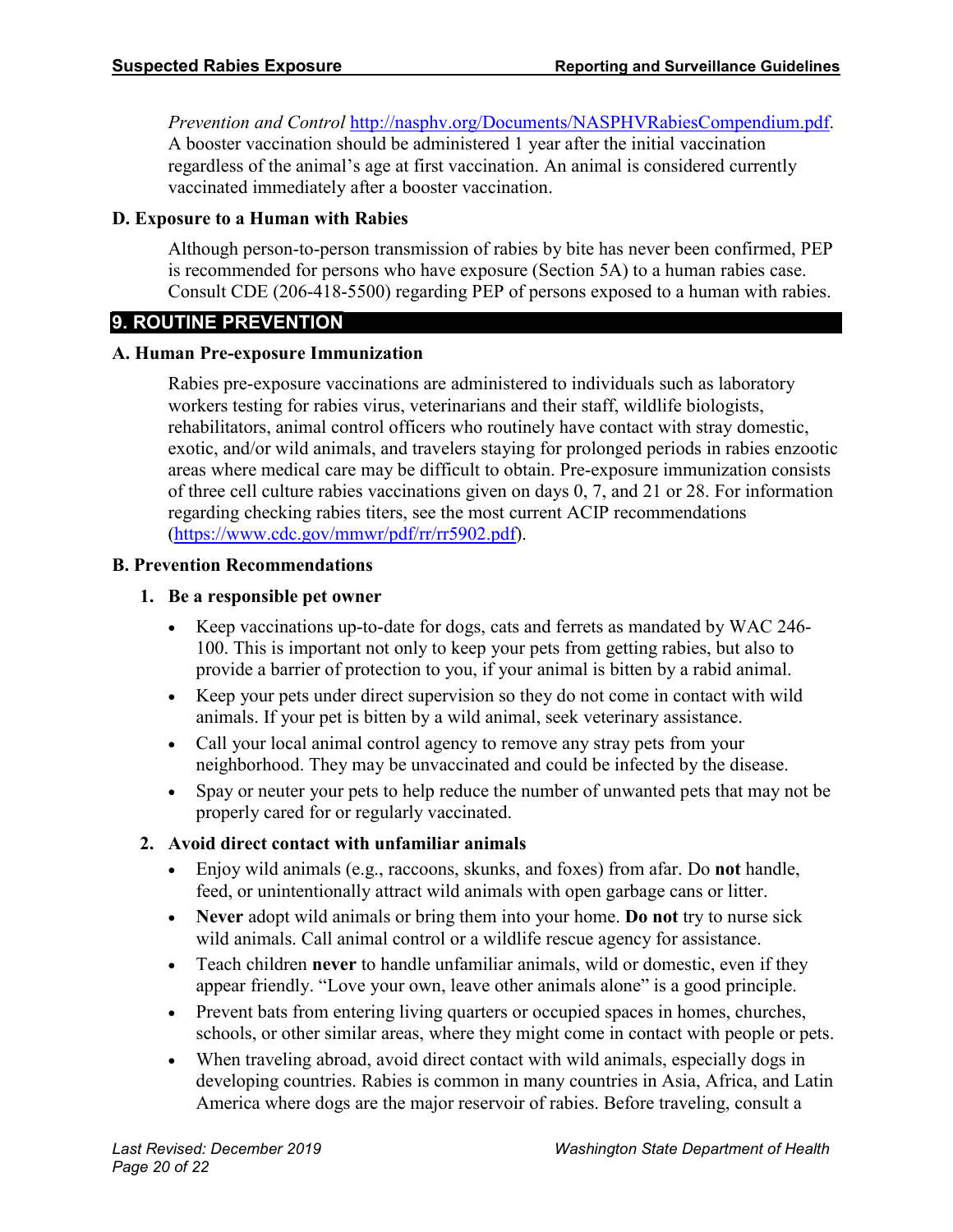health care provider, travel clinic, or your health department about the risk of rabies, pre-exposure prophylaxis, and how to handle an exposure, should it arise.

#### **3. Keep bats out of your home**

Some bats live in buildings, and there may be no reason to evict them if there is little chance for contact with people. However, bats should always be prevented from entering living areas of your home. For assistance with "bat-proofing" your home, contact an animal control or wildlife conservation agency. If you choose to do the "bat-proofing" yourself, here are some suggestions:

- Carefully examine your home for holes that might allow bat entry into your living quarters. Any openings larger than a  $\frac{1}{4}$  inch x  $\frac{1}{2}$  inch should be caulked.
- Use window screens, chimney caps, and draft-guards beneath doors to attics; fill electrical and plumbing holes with stainless steel wool or caulking; and ensure all doors to the outside close tightly.
- Additional "bat-proofing" can prevent bats from roosting in attics or buildings by covering outside entry points. Observe where bats exit at dusk and exclude them by loosely hanging clear plastic sheeting or bird netting over these areas. Bats can crawl out and leave, but cannot re-enter. After the bats have been excluded, the openings can be permanently sealed.

#### **ACKNOWLEDGEMENTS**

This document is a revision of the Washington State Guidelines for Notifiable Condition Reporting and Surveillance published in 2002 which were originally based on the Control of Communicable Diseases Manual (CCDM), 17<sup>th</sup> Edition; James Chin, Ed. APHA 2000. We would like to acknowledge the Oregon Department of Human Services for developing the format and select content of this document.

References[: https://www.cdc.gov/rabies/](https://www.cdc.gov/rabies/)

#### **UPDATES**

| January 2011: First issuance of this guideline. Prior to 2011, similar content was provided in the "Animal Bites and |
|----------------------------------------------------------------------------------------------------------------------|
| Rabies PEP" guideline. The Legal Reporting Requirements section reflects the 2011 Notifiable                         |
| Conditions Rule revision.                                                                                            |

- June 2012: Case definitions were clarified in Section 3. Section 5C was updated to include additional historic animal rabies data. Wording was revised throughout to shorten the guideline.
- December 2014: The tables in section 2D were updated to include additional historic animal rabies data through 2013. A section on post-exposure prophylaxis in immune-compromised individuals was added to section 7B(1). A section on repeating PEP in international travelers was added to section 7E. Appendix A was updated through 2013.
- March 2016: Section 8A was updated to reflect changes to the Rabies Compendium, namely: a section was added regarding how to manage cats and dogs who had received rabies vaccine in the past but were out of date; a section was added regarding the use of prospective serologic monitoring for dogs and cats who have been, or very likely have been, previously vaccinated, but for whom no documentation exists; and the quarantine period for dogs and cats was changed from 6 months to 4 months.
- December 2016: Cover page added, section 4C added with acceptable euthanasia methods, section 7C was updated with additional guidance on timing of PEP.
- June 2017: Section 7C was updated with additional information about mass bat exposure events.

September 2017: Updated tables in section 2D, updated HRIG administration information in 7B

December 2019: Updated tables in section 2D, updated Sections 6A and 7C, updated Appendix A, routine review.